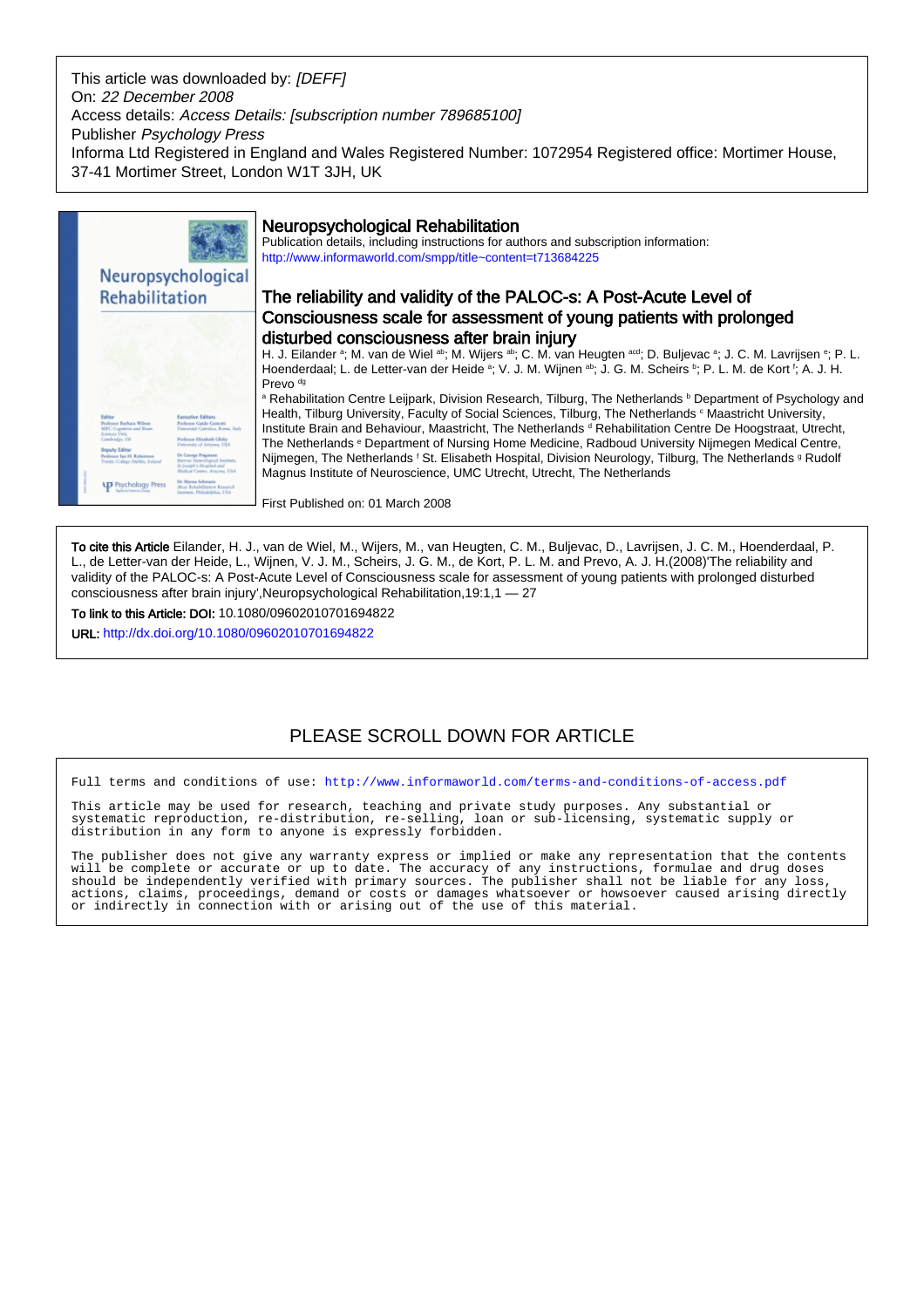# The reliability and validity of the PALOC-s: A Post-Acute Level of Consciousness scale for assessment of young patients with prolonged disturbed consciousness after brain injury

H. J. Eilander<sup>1</sup>, M. van de Wiel<sup>1,2</sup>, M. Wijers<sup>1,2</sup>, C. M. van Heugten<sup>1,3,6</sup> D. Buljevac<sup>1</sup>, J. C. M. Lavrijsen<sup>4</sup>, P. L. Hoenderdaal, L. de Letter-van der Heide<sup>1</sup>, V. J. M.Wijnen<sup>1,2</sup>, J. G. M. Scheirs<sup>2</sup>, P. L. M. de  $Kort^5$ , and A. J. H. Prevo<sup>6,7</sup>

 ${}^{1}$ Rehabilitation Centre Leijpark, Division Research, Tilburg, The Netherlands,

<sup>2</sup>Tilburg University, Faculty of Social Sciences, Department of Psychology and

Health, Tilburg, The Netherlands, <sup>3</sup>Maastricht University, Institute Brain and

Behaviour, Maastricht, The Netherlands, <sup>4</sup>Radboud University Nijmegen Medical

Centre, Department of Nursing Home Medicine, Nijmegen, The Netherlands, <sup>5</sup>

<sup>5</sup>St. Elisabeth Hospital, Division Neurology, Tilburg, The Netherlands,

 $^6$ Rehabilitation Centre De Hoogstraat, Utrecht, The Netherlands, <sup>7</sup>Rudolf Magnus Institute of Neuroscience, UMC Utrecht, Utrecht, The Netherlands

Correspondence should be addressed to H. J. Eilander, Rehabilitation Centre Leijpark, P.O. Box 5022, 5004 EA Tilburg, The Netherlands. E-mail: H.J.Eilander@hccnet.nl

This study is part of a larger evaluation project of the rehabilitation programme "Early intensive neurorehabilitation for children and young adults in a vegetative or minimally conscious state after severe brain injury". The study was funded through grants from: Stichting Centraal Fonds RVVZ, Johanna Kinderfonds, Stichting Bio Kinderrevalidatie, CZ groep Zorgverzekeringen, Zorgverzekeraar VGZ, Zorg en zekerheid, and Hersenstichting Nederland. Financial support, given by C. Gerritsen, was essential for starting and continuation of the overall project.

The study was approved by the medical ethical committee (METOPP). We are grateful to all members (H. van Daal, P. L. Hoenderdaal, J. C. M. Lavrijsen, A. I. R. Maas, A. J. H. Prevo, H. Stroink, A. J. J. M. Vingerhoets and H. van der Vlugt) of the scientific advisory committee for their contribution to the design of this study. We also are very grateful to several trainees who assisted in the examination of the patients.

 $\oslash$  2008 Psychology Press, an imprint of the Taylor & Francis Group, an Informa business http://www.psypress.com/neurorehab DOI:10.1080/09602010701694822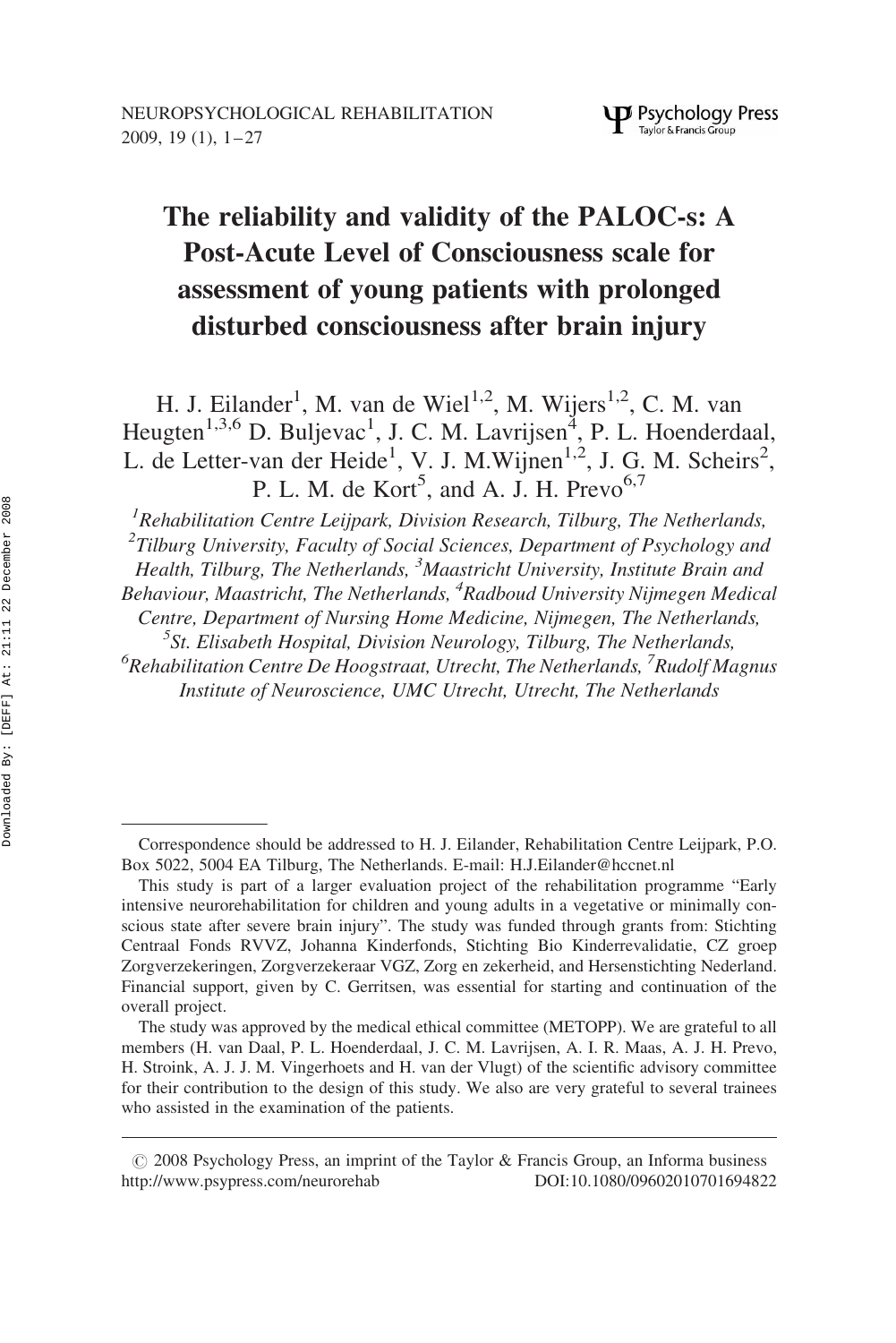### 2 EILANDER ET AL.

The objective of the study was the validation of the Post-Acute Level of Consciousness scale (PALOC-s) for use in assessing levels of consciousness of severe brain injured patients in a vegetative state or in a minimally conscious state. A cohort of 44 successively admitted patients (between 2 and 25 years of age), who were treated in an early intensive neurorehabilitation programme, were included in the study. Each patient was examined, using the Western Neuro Sensory Stimulation Profile (WNSSP) and the Disability Rating Scale (DRS), once every two weeks resulting in 327 examinations (all videotaped). To determine the reliability of the PALOC-s, six observers rated one videotape of each patient. One of the observers rated the same tapes a second time, 3–4 months later. Validity was determined by correlating 100 ratings of one observer with the scores on the WNSSP and the DRS. To determine the responsiveness of the PALOC-s, the size of change between the scores of the first and last examinations was calculated. The inter-observer correlations and agreement scores varied between .82 and .95. The intra-observer correlation and agreement scores varied between .94 and .96. Correlations with the WNSSP varied between .88 and .93, and with the DRS between .75 and .88. The responsiveness was significantly high  $(t = 8.2)$ , with a standardised effect size of 1.30.

It is concluded that the PALOC-s is a reliable, valid, and responsive observation instrument provided it is administered after a structured assessment by an experienced and trained clinician. The PALOC-s is feasible for use in clinical management, as well as in outcome research.

Keywords: Level of consciousness; Minimally conscious state; Reliability; Responsiveness; Severe brain injury; Validity; Vegetative state.

### INTRODUCTION

Severe brain injury as defined by a score of eight or less on the Glasgow Coma Scale (GCS) (Teasdale & Jennett, 1974) is generally characterised by a prolonged loss of consciousness, defined as coma, a state in which the eyes of the patient are closed. The mere opening of the eyes does not necessarily signify the return of consciousness. This unconscious state, according to the initial description of Jennett and Plum (1972), is generally called the vegetative state (VS). Ever since its introduction, the term "vegetative state" has given rise to discussions. These discussions concern the name of the syndrome, the nature, the probable duration, the treatment that should or should not be given, the existence of a possible variant for children and so on (American Congress of Rehabilitation Medicine, 1995; Campbell, 1984; Gezondheidsraad, 1994; Giacino & Zasler, 1995; Lavrijsen et al., 2003; Royal College of Physicians, 2003; Shewmon, 2000). One of the most discussed topics concerns the variability of the observed symptoms (Andrews, 1996a). Some patients are completely motionless, while others can make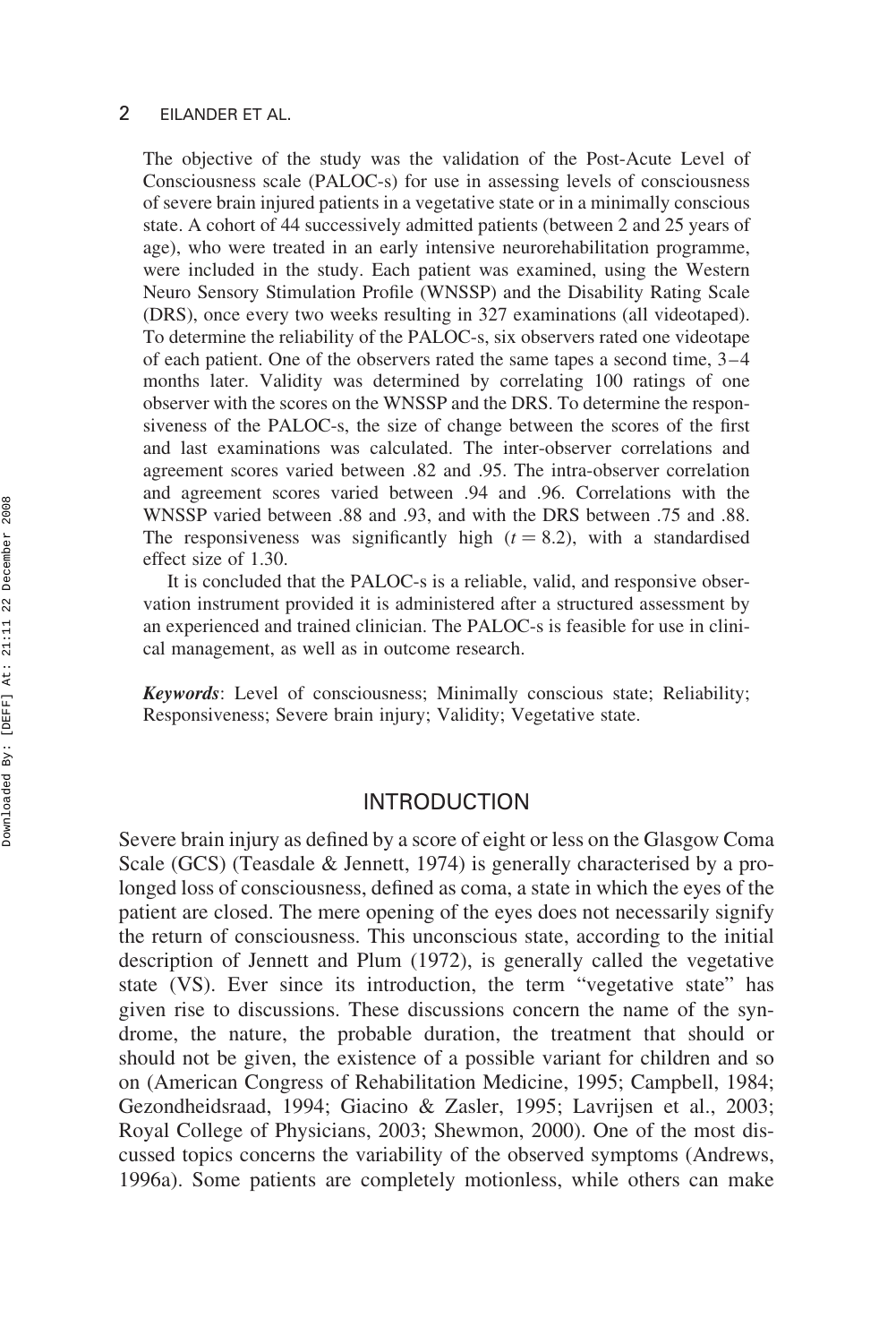all kinds of automatic movements. Some patients show emotions, often in reaction to stimuli, while others show no reaction at all. The introduction of the concepts of the minimally responsive state (MRS) by the American Congress of Rehabilitation Medicine (1995), the low awareness state (LAS) by the International Working Party on the Vegetative State (Andrews, 1996b) and the minimally conscious state (MCS) by the Aspen Neurobehavioural Conference (Giacino et al., 1997), offered (new) possibilities to describe unconsciousness from coma to full consciousness including all levels in between. The key feature of all three concepts is the introduction of a level of consciousness that is neither comatose nor vegetative nor fully conscious. The introduction of such a state makes it easier to monitor the course of recovery from coma to full consciousness.

Patients with severe brain injury do not recover suddenly from the comatose or vegetative state into full consciousness. When they show any signs of recovery, there is a broad range of slight behavioural changes, diverse and inconsistent awareness of themselves or their surroundings, and increasing reactivity and cognitive understanding. It is obvious that different patient capabilities require different treatments (Andrews, 1996b; Ng & Chua, 2005; Whyte & Glenn, 1986). Recently, the need for accurate differential diagnosis has been identified as the essential first step in clinical management of patients with consciousness disorders (Giacino & Kalmar, 2005). In the last three decades, different techniques and scales have been developed to monitor the possible recovery in the level of consciousness of patients (Ansell, Keenan, & de la Rocha, 1989; Borer-Alafi, Gil, Sazbon, & Korn, 2002; Freeman, 1996; Giacino, Kezmarsky, Deluca, & Cicerone, 1991; Gill-Thwaites, 1997; Hagen, Malkmus, & Durham, 1972; Jennett & Bond, 1975; Rader & Ellis, 1994; Rappaport, Dougherty, & Kelting, 1992; Shiel et al., 2000). Some of these scales are not very sensitive to slight changes in responsiveness of vegetative or minimally conscious patients. Others are aimed at monitoring the depth of the loss of consciousness in the acute phase, such as the Glasgow Coma Scale (GCS) (Teasdale & Jennett, 1974), or have been designed to measure gradual changes in the level of cognitive recovery of patients who are in a diminished state of consciousness, such as the Western Neuro Sensory Stimulation Profile (WNSSP; Ansell et al., 1989). The Rancho Los Amigos Levels of Cognitive Functioning (RLA; Hagen et al., 1972), which is commonly used in evaluating the rehabilitation of patients with traumatic brain injury, focuses on cognitive and behavioural recovery. Some scales focus on reactions to specific sensory stimuli, such as the Sensory Modality Assessment Rehabilitation Technique (SMART; Gill-Thwaites, 1997) and the Sensory Stimulation Assessment Measure (Rader & Ellis, 1994), while other methods rely on qualitatively described behavioural aspects, such as the Wessex Head Injury Matrix (WHIM; Shiel et al., 2000).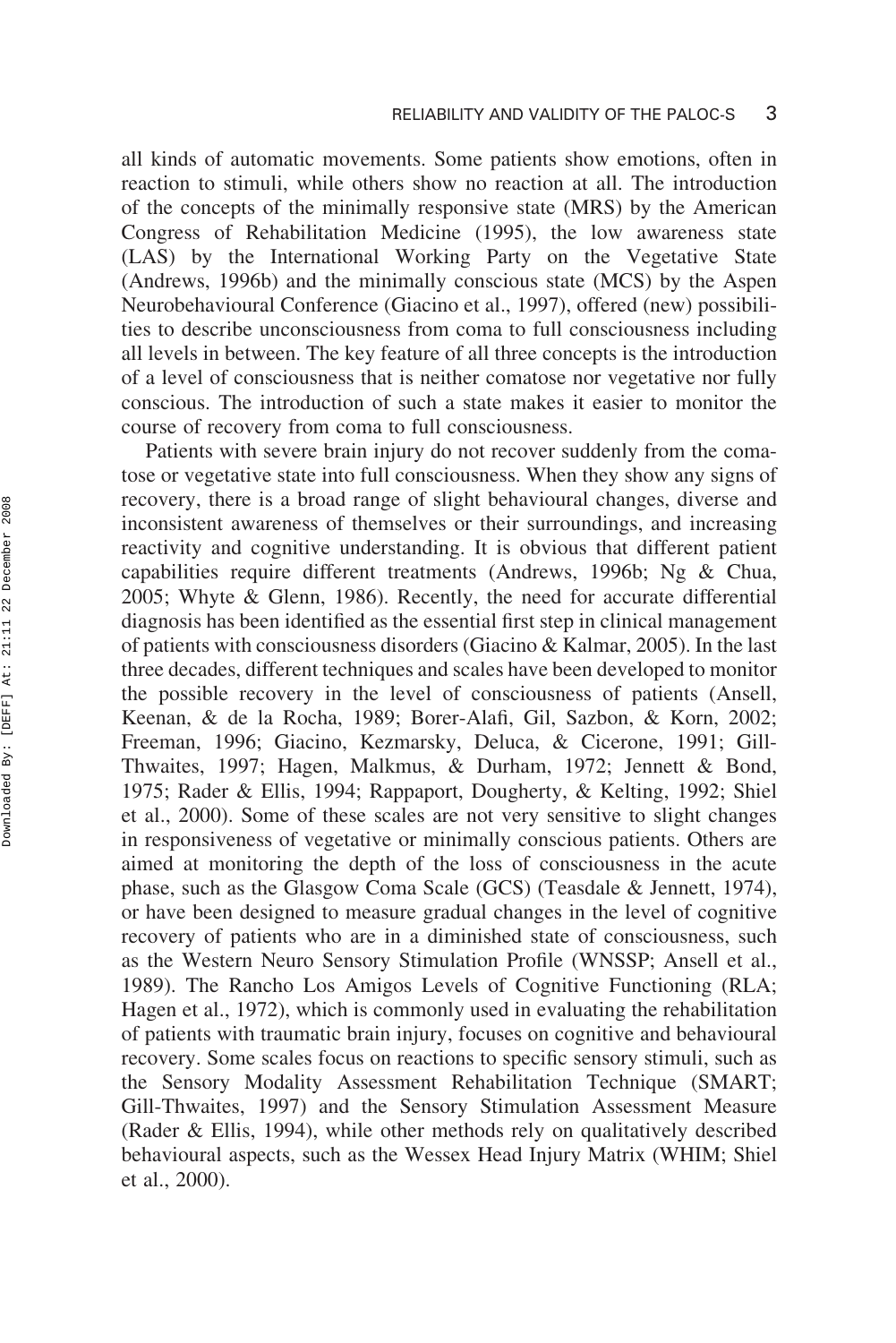### 4 EILANDER ET AL.

However, none of these scales was developed to distinguish between VS and MCS, including the possible sublevels within these two states.

In order to evaluate the effect of a treatment programme aimed at the recovery of consciousness (Eilander, Wijnen, Scheirs, de Kort, & Prevo, 2005), an observation scale more precisely measuring the levels of consciousness was needed. This resulted in the development of the Post-Acute Level of Consciousness scale, the PALOC-s. The observation scale consists of eight different (sub)levels of consciousness, from coma through vegetative and minimally conscious states to full consciousness (see Appendix I). If the PALOC-s appears to be a reliable and valid instrument, its applicability can possibly be extended to the work of others aimed at developing and evaluating treatment programmes for unconscious patients.

In this study, the reliability, validity, and responsiveness of the PALOC-s were investigated in a cohort of children, adolescents, and young adults. The reliability and the responsiveness, first of a draft version of the PALOC-s and then for the final version, were determined.

# METHOD

### **Participants**

All 44 patients who participated were admitted to an early intensive neurorehabilitation programme (EINP) in the Rehabilitation Centre Leijpark in Tilburg, the Netherlands, between January 2001 and September 2003. Admission criteria for EINP were: severe brain injury (initial GCS at time of injury  $\leq$  8), between 2 and 25 years of age, in VS or MCS, independent of life support systems such as artificial respiration, and admission within 6 months after a traumatic or vascular injury or 3 months after an anoxic injury. No patients above the age of 25 were admitted, due to the origin of EINP in a rehabilitation centre for children.

#### Outcome measures

#### PALOC-s

The PALOC-s was developed in 1998, based on the publications of the International Working Party on the Vegetative State (Andrews, 1996a, 1996b), and of the Aspen Neurobehavioural Conference (Giacino et al., 1997). In the PALOC-s, eight hierarchal levels were distinguished: (1) Coma, (2) VS hypo-responsive, (3) VS reflexive state, (4) VS high (re-)active, (5) MCS transitional state, (6) MCS inconsistent reactions, (7) MCS consistent reactions, and (8) Consciousness. Each level was illustrated with three to four short descriptive sentences. Because the level of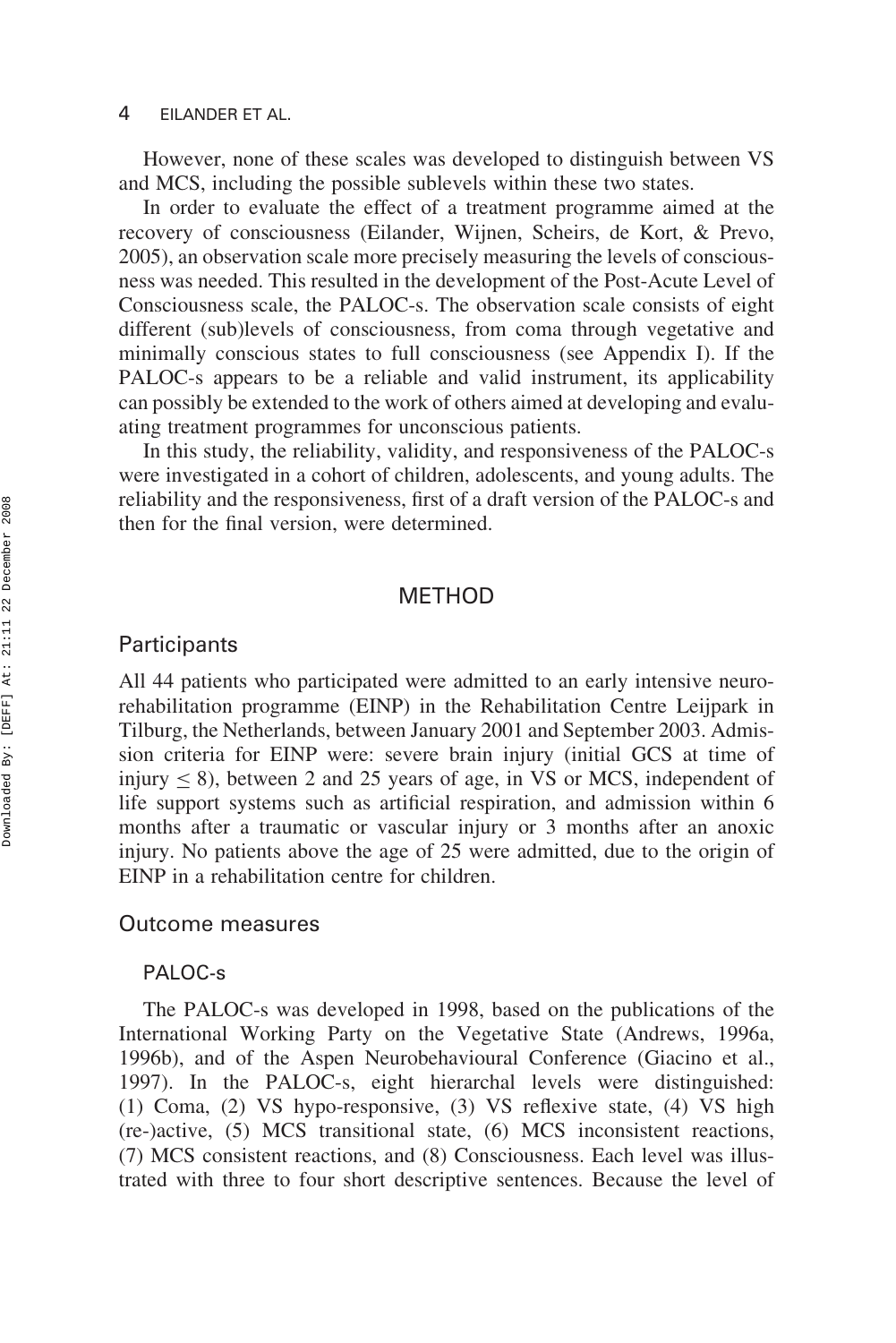arousal and awareness of unconscious patients can alter in a time span of minutes (Andrews, Murphy, Munday, & Littlewood, 1996; Wilson, Powell, Brock, & Twaithes, 1996), three states are discerned in scoring the PALOC-s: the "general state", the "best state", and the "worst state". The complete PALOC-s is presented in Appendix I.

### **WNSSP**

The protocol from the Western Neuro Sensory Stimulation Profile (WNSSP) was used to examine patients (Ansell et al., 1989) in a systematic manner. The WNSSP was developed to assess slow-to-recover patients with severe brain injury, and can be used for clinical evaluation as well as for the study of recovery patterns. The WNSSP consists of 33 items, representing a broad range of behaviours: arousal and attention, expressive communication, and the responses to auditory, visual, tactile and olfactory stimulation. The WNSSP results in a total score varying between 0 and 113, indicating the level of alertness, the level of cognitive functioning, and the appropriateness of reactions to simple commands.

In a small pilot study conducted in 1996 with seven patients, it was found that this protocol has good qualities for repeated structured examinations of young unconscious patients' levels of function (Eilander, van Rijen, & Verwijk, 1997). Therefore, despite a mild floor effect which was shown to be present in this instrument (O'Dell, Jasin, Lyons, Stivers, & Meszaros, 1996b), it was decided to use the WNSSP-protocol for this study. Recently, Lavrijsen et al. (2003) proposed to use the WNSSP protocol in order to differentiate vegetative patients from patients in coma, in a locked-in state, or in a minimally conscious state.

### DRS

The Disability Rating Scale (DRS) was used to establish a global level of disability. The DRS has been developed for quantitatively assessing the disability of patients with severe brain injury (Rappaport, Hall, Hopkins, Belleza, & Cope, 1982), the outcome ranging from coma to independent participation in the community. The DRS consists of eight items and results in a score from 0 (no disability) to 29 (extremely vegetative). A score of 30 is used in outcome research when a patient has died. The DRS has been recommended as one of the most appropriate instruments in assessing the (long-term) outcome of severely brain injured patients (Bullock et al., 2002). The first three items of the DRS are very similar to the items in the GCS, assessing arousal, reactivity and responding. The next three items assess the level of cognitive independency during self-care activities. The last two items measure the level of community participation.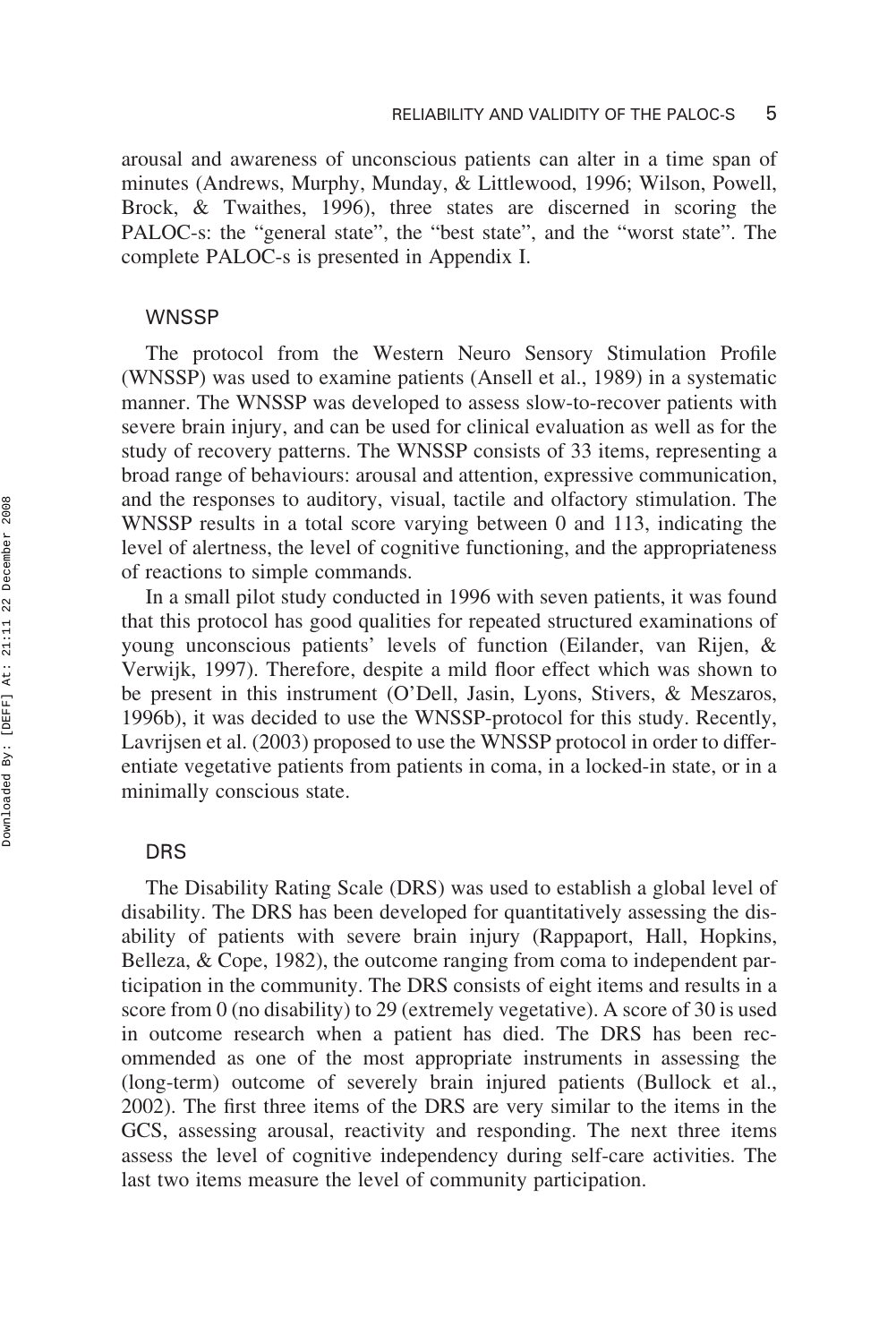### Patient assessment

The patients in this study were examined once every two weeks from admission to discharge by the first author, who is a neuropsychologist with more than 20 years experience in the rehabilitation of brain-injured children and adolescents. The patients were seated in a wheelchair or in an upright position in bed in a small quiet room. The examination began with a three-minute period without any stimulation followed by the application of the WNSSP. After concluding the WNSSP, another three-minute silent period was established. The total procedure lasted between 15 and 30 minutes. Immediately after this examination the investigator calculated the WNSSP scores, administered the PALOC-s, and part of the DRS (items 1, 2, 3, 7, and 8). On the same day, the last part of the DRS was administered (items 4, 5, and 6) after consulting the nursing staff.

The total examination procedure was recorded with a Hi8 video camera. The camera was placed at a height of 2 m in front of the chair or bed. In most of the cases, the patients were captured fully on film. Sometimes the lower parts of their legs, and/or their feet were out of range of the camera. It was not possible to zoom in on the patient. Therefore, small movements of the eyes and face could not always be detected.

Some items of the WNSSP could not be administered in all cases. For instance, young children were not able to read simple commands and patients with no pupillary reflex could not be stimulated by shining a bright light into their eyes. In those cases, the items were skipped and the scoring was adapted, as explained in the section on statistical analysis.

# Validation procedure

### Development and initial validation of the PALOC-s

To examine the usefulness and reliability of the first draft of the PALOC-s, four observers were recruited: three physicians and one neuropsychology trainee, all with relevant experience in examining severely neurologically impaired patients. Participation of the observers was voluntary. They were trained by studying the relevant literature (Andrews, 1996a, 1996b; Giacino, 2002; Giacino et al., 2002a, 2002b) and by attending two training meetings with the first author. During the meetings the objectives and the design of the study were explained, the PALOC-s was discussed and five videotapes of the examination of patients were observed and discussed, resulting in scoring the PALOC-s. The videotapes used in this training procedure were excluded from the actual study. Of the remaining videotapes, one tape of each patient ( $n = 44$ ) was selected. Half of the tapes were selected at random and half of them were chosen in such a way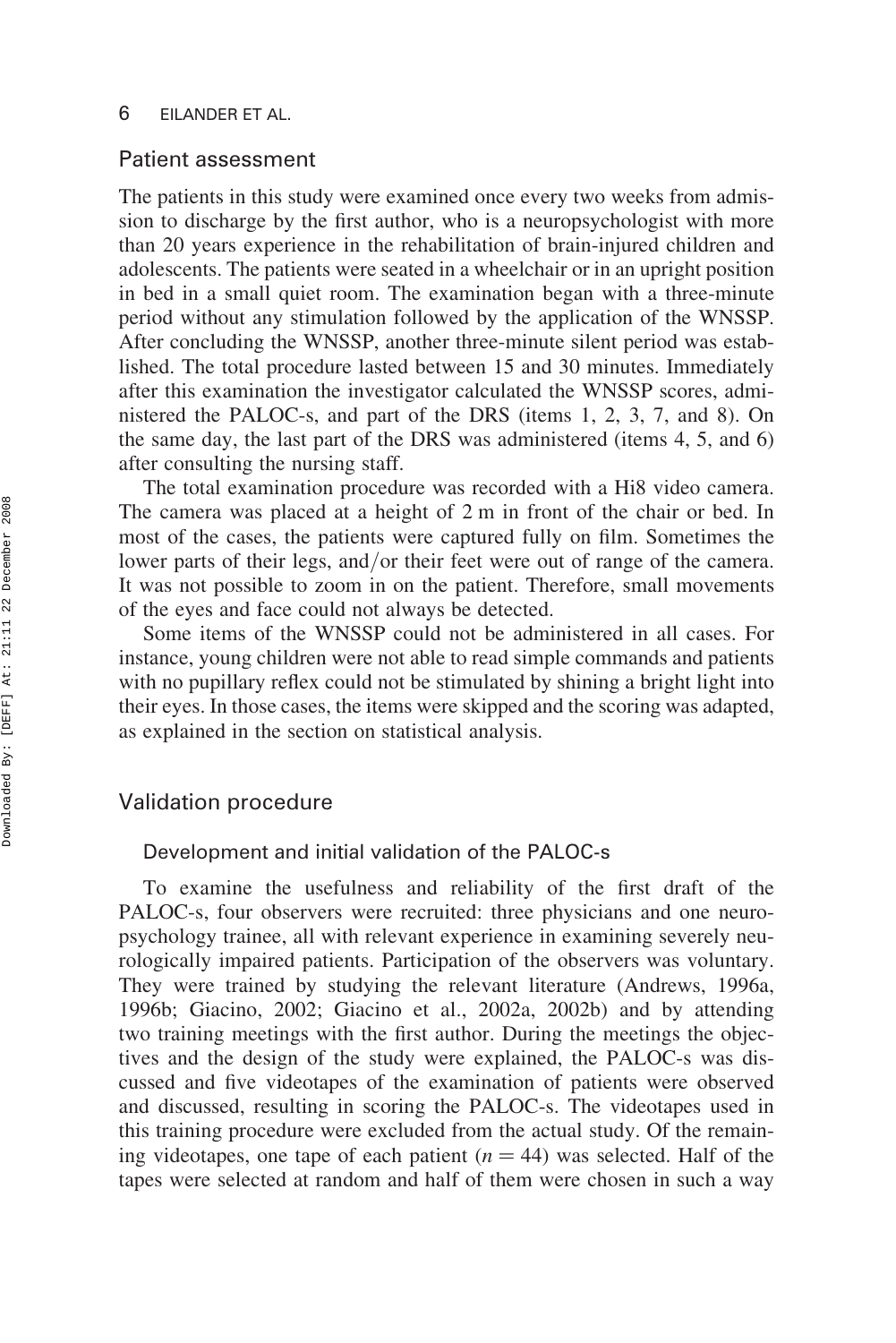that in each category of the PALOC-s at least three tapes were present, according to the rating score of the examination by the first author. Each tape was copied on to a VHS-tape and randomly numbered to avoid any possibility of identification of the patient. In a period of two to three weeks, each observer rated 11 tapes in a unique, randomly determined sequence. After each period, the sets were exchanged, until all tapes had been observed by each of the four observers. In this way, the inter-observer reliability could be determined.

To determine the test-retest reliability, one observer (the neuropsychology trainee) rated the same 44 tapes again in a new random sequence, 4–6 months later.

During a discussion round at the end of this procedure, the usefulness of the PALOC-s was discussed. The four observers proposed changing some unclear descriptions of the three minimally conscious levels and of the conscious level. These changes were discussed with the clinical treatment team of EINP, who had become very experienced using the PALOC-s. Finally, the proposed version was discussed in writing and via e-mail with the four observers. The first author then made the final decisions regarding the formulation of the PALOC-s items. The final version of the PALOC-s is presented in Appendix 1, while examples of the changes that were made with regard to the first version are presented in Appendix 2.

# Reliability of the final version of the PALOC-s

To investigate the reliability of the final version of the PALOC-s, two more observers were recruited: a psychology trainee without clinical experience and a general practitioner who was a member of the clinical team in 2006. They were trained according to the above-described procedure, seeing the same five videotapes as the first four observers. Subsequently, and unaware of the ratings of the first four observers, they observed and rated the same 44 videotapes, each in a new random sequence.

### Responsiveness

The responsiveness of a scale is the sensitivity of that scale to measure changes over time in the observed variable. To determine the responsiveness of the PALOC-s, the investigator's scores of the assessments during admission and discharge were compared.

#### Validity

To investigate the validity of the PALOC-s, 56 more videotapes were randomly selected out of the remaining 278 and, together with the original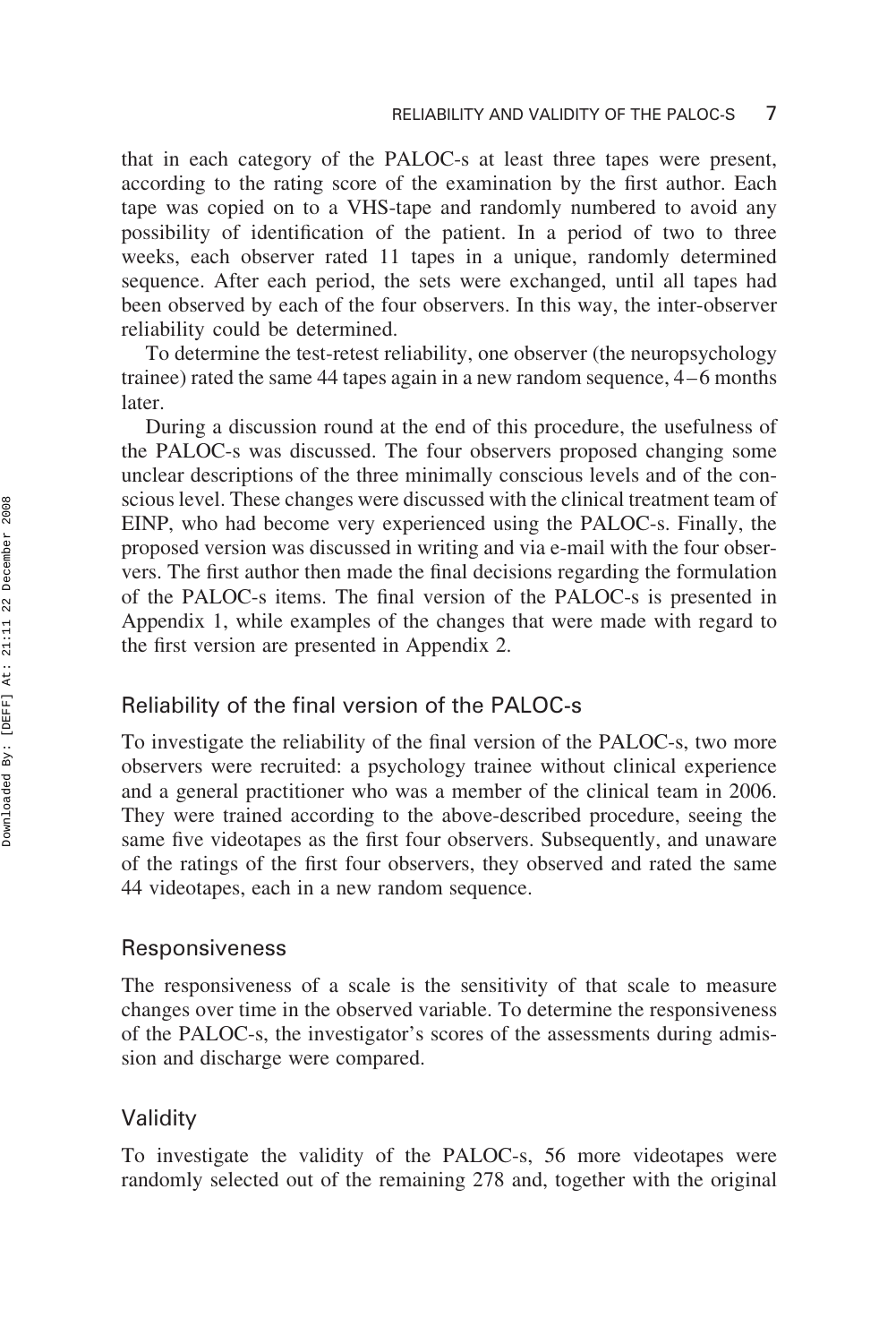44 tapes, observed in a random sequence by the psychology trainee without clinical experience. This resulted in 100 ratings. Subsequently, these scores were correlated to the scores of the WNSSP and DRS to determine the concurrent validity. Some patients were represented two to four times in this total of 100 tapes. To analyse the effect of the multiple representations of the same patients on the validity scores, all ratings were divided into four subgroups, in such a way that each patient was represented only once in each subgroup. The first subgroup of scores consisted of the ratings of 44 patients based on the original tapes, the second subgroup consisted of ratings of 36 new tapes of these 44 patients, the third of 16 other tapes of the 44 patients, and the last subgroup of scores consisted of ratings of 4 more tapes of the 44 patients.

### Statistical analyses

The raw scores of the WNSSP were firstly converted into percentages (WNSSP%), based on the highest attainable score of all the items that were actually administered. This was done because in some cases not all items could be administered (see patient assessment).

The inter-observer reliability scores and the intra-observer test-retest scores were calculated using Spearman's rank-order correlation coefficient  $(r<sub>s</sub>)$ . The inter-observer agreement scores and the test-retest agreement scores were calculated by using Cohen's weighted Kappa  $(\kappa_w)$ .

Responsiveness is defined as the ability of the PALOC-s to detect changes in the clinical state of the patient during the course of admission to EINP, comparing the scores of the first and last examination by the first author. Responsiveness was investigated by calculating the standardised effect size according to Cohen, that is by dividing the mean difference between the first and last examination scores by the mean of the standard deviations of the first and last examination scores (0.2 is a small effect, 0.5 a moderate effect and 0.8 or higher represents a large effect). In addition, the paired t-test was used to investigate the significance of the changes.

To investigate the validity of the PALOC-s, Spearman's rank-order correlation coefficient  $(r<sub>s</sub>)$  was used, correlating the PALOC-s with the WNSSP% and the DRS.

Spearman's rank-order correlation coefficient  $(r<sub>s</sub>)$ , mean scores, standard deviations and the t-test score were calculated using SPSS version 11.0.1. Cohen's weighted Kappa  $(6<sub>w</sub>)$  was calculated using MedCalc version 7.3.0.1.

To control for possible age effect on the scores, the total group was split into three age groups: 2–10 years  $(n = 11)$ , 11–20 years  $(n = 22)$ , and older than 20 years  $(n = 11)$ . In each subgroup the above mentioned Spearman's rank-order correlation coefficients  $(r<sub>s</sub>)$  were calculated.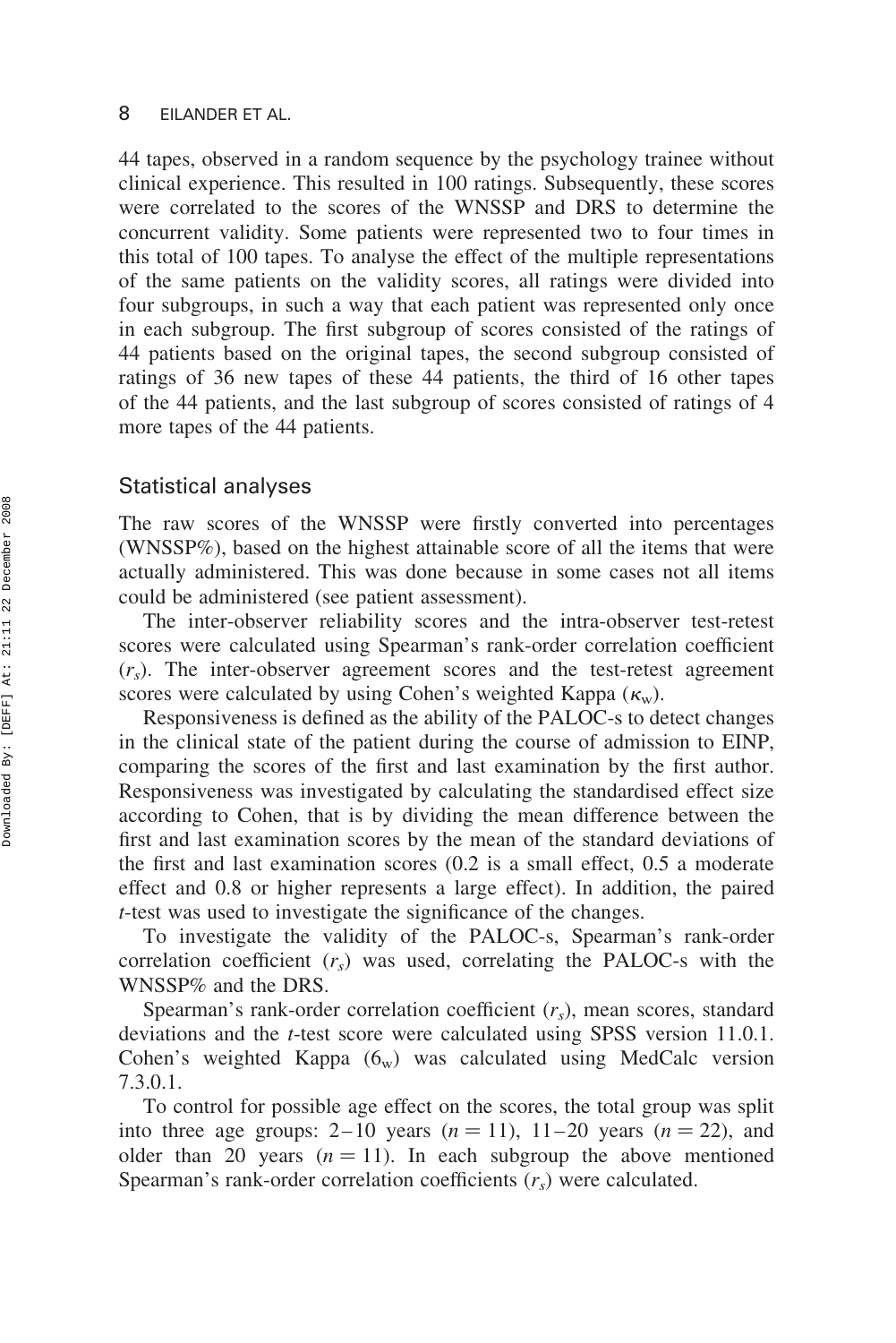# RESULTS

### Patient characteristics

A cohort of 44 consecutively admitted patients (aged  $2-25$  years, mean  $= 16.0$  years; 64% male; 73% traumatic brain injury) with severe brain injury (initial GCS at time of injury  $\lt 8$ ) participated in this study. Admission to EINP took place between 23 and 198 days after injury (mean  $= 71$ ,  $SD = 25.5$ ), between January 2001 and September 2003. All patients were in a vegetative state (77%) or in a minimally conscious state (23%) upon admission. This was determined by the clinical team, using the classification presented in 1996 by the International Working Party on the Management of the Vegetative State (Andrews, 1996a, 1996b), with one exception. In order to avoid uncertainty, the clinical team decided to classify the "transitional state" as MCS instead of an undecided category between VS and MCS.

As the length of stay varied between 26 and 197 days (mean  $= 111$ ,  $SD = 41.1$ ), and sometimes patients could not be examined because of their physical condition, the number of examinations per patient varied in accordance (range  $2-14$ ). This resulted in a total number of 327 videotaped examinations.

To demonstrate the clinical applicability of the PALOC-s, three cases out of the 44 are presented in Boxes 1, 2 and 3.

### Development and initial validation of the PALOC-s

The multi-rater inter-observer reliability of the PALOC-s draft version is presented in Tables 1 and 2. The correlations varied between .85 and .94 (Table 1), and the kappa's varied between .85 and .95 (Table 2), while the standard error (SE) was small in all cases.

| Pairs of<br>observers | $r_s$ general | $r_{s}$ best | $r_{\rm s}$ worst |
|-----------------------|---------------|--------------|-------------------|
| $1 \times 2$          | $.94**$       | $.86**$      | $.92**$           |
| $1 \times 3$          | $.92**$       | $.90**$      | $.94**$           |
| $1 \times 4$          | $.85**$       | $.85**$      | $.89**$           |
| $2 \times 3$          | $.94***$      | $.92**$      | $.92**$           |
| $2 \times 4$          | $.92**$       | $.92**$      | $.94**$           |
| $3 \times 4$          | $.92**$       | $.88***$     | $.91**$           |

TABLE 1 Correlations  $(r<sub>s</sub>)$  between the six pairs of observers on the draft version of the PALOC-s

\*\* $p < .01$  (2-tailed).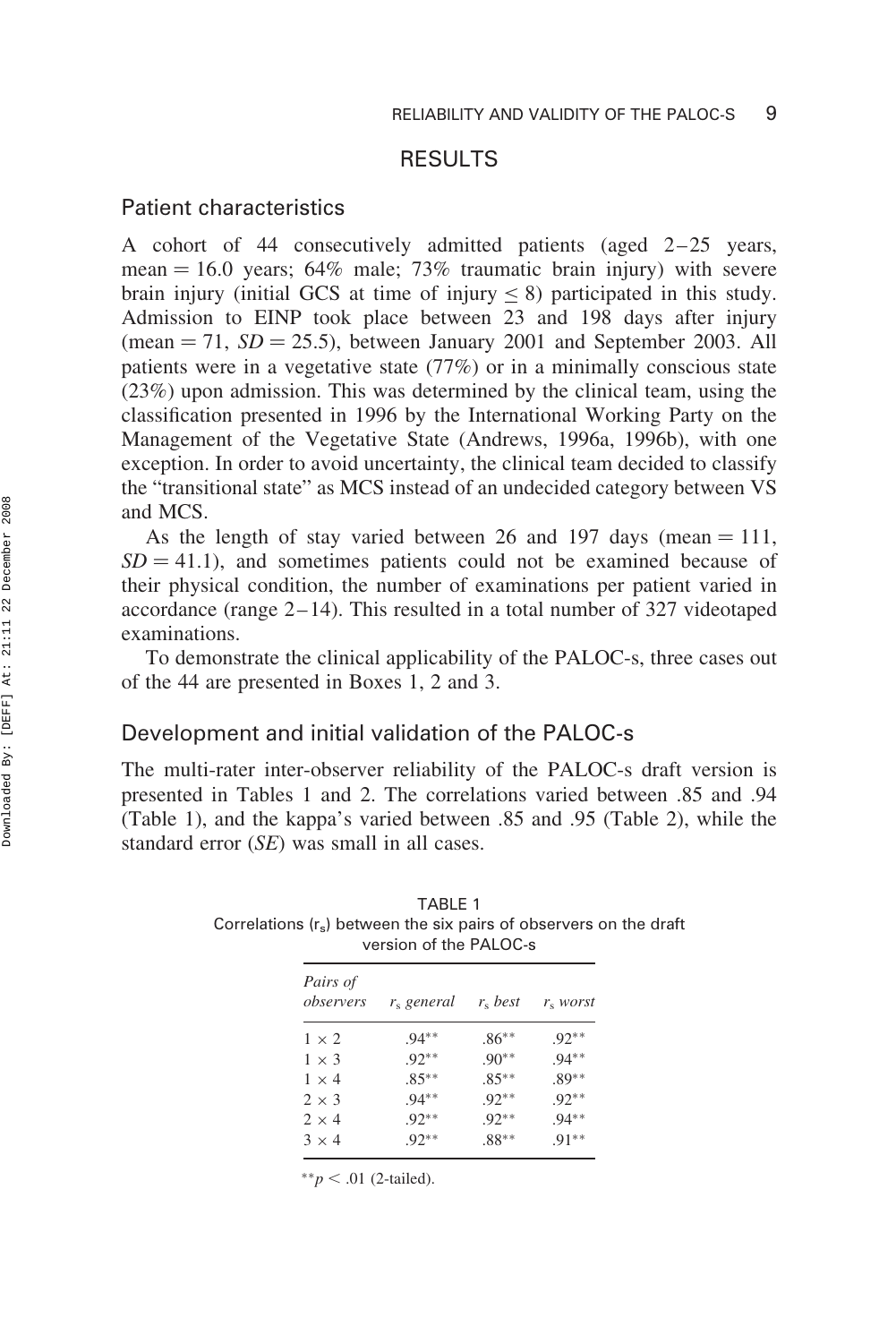| Pairs of<br>observers | $K_w$<br>general | $SE$ $\kappa_w$<br>general | $\kappa_{w}$<br>best | $SE$ $\kappa_w$<br>best | $K_w$<br>worst | $SE$ $\kappa_w$<br>worst |
|-----------------------|------------------|----------------------------|----------------------|-------------------------|----------------|--------------------------|
| $1 \times 2$          | .93              | .02                        | .87                  | 03                      | .90            | .04                      |
| $1 \times 3$          | .95              | .01                        | .89                  | .02                     | .95            | .02                      |
| $1 \times 4$          | .90              | .02                        | .85                  | .04                     | .88            | .04                      |
| $2 \times 3$          | .93              | .02                        | .92                  | .02                     | .89            | .04                      |
| $2 \times 4$          | .91              | .02                        | .92                  | .03                     | .92            | .03                      |
| $3 \times 4$          | .92              | .03                        | .89                  | .03                     | .92            | .04                      |

TABLE 2 Inter-observer agreement scores  $(k_w)$  between the six pairs of observers on the draft version of the PALOC-s

The test-retest reliability correlation was .96 for the general state, .95 for the best state and .96 for the worst state. All these correlations were significant at the .01 alpha level.

The test-retest agreement kappa was .94 for the general state, .94 for the best state, and .95 for the worst state (SE in all cases  $= .02$ ).

### Responsiveness

The change score on the PALOC-s between the first and the last examination during admittance to EINP was positive (indicating improvement), with a t-test score for paired samples being 8.24 ( $p < .01$ ). The standardised effect size according to Cohen was 1.30, which can be considered as high.

# **Reliability**

For the final version of the PALOC-s, the two-rater correlation score for the general state was .94. The correlation for the best state was .88 and for the worst state .94. All these correlations were significant at the .01 alpha level.

The two-rater agreement kappa score between the fifth and sixth observer was .94 ( $SE = .02$ ). The kappa for the best state was .83 ( $SE = .05$ ) and for the worst state  $.96$  (*SE* = .02).

### Validity

The correlations of the PALOC-s score of the fifth observer with the WNSSP% and the DRS are presented in Table 3. On all 100 observations, the correlations with the WNSSP% varied between .93 and .91 and with the DRS the correlations varied between .85 and .86. All correlations were significant at the .01 alpha level.

In three of the four subgroups of observations, the correlations with the WNSSP% scores varied between .89 and .92, while the correlations with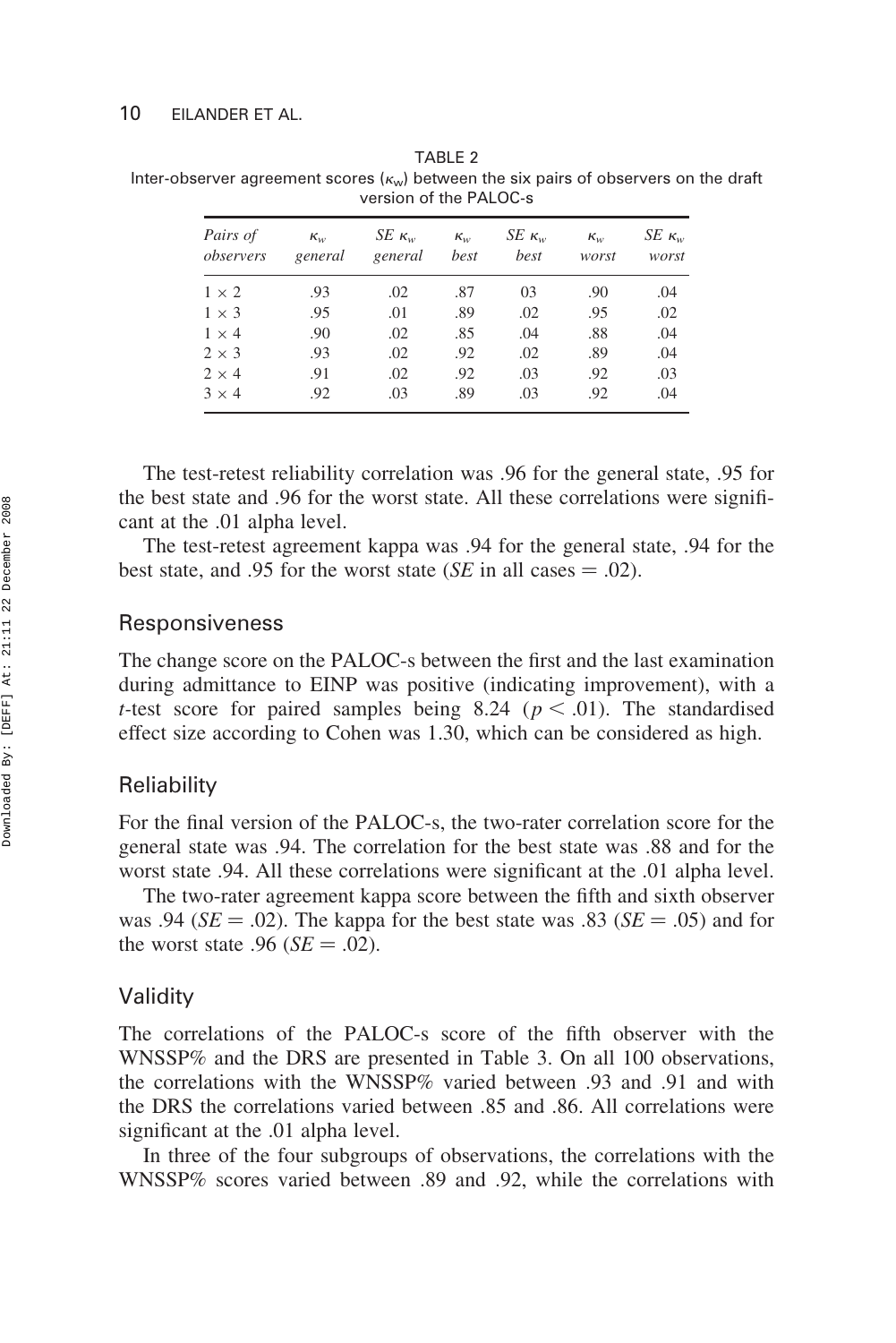| Groups                      | WNSSP% $\times$<br>General<br>state | $DRS \times$<br>General<br>state | $WNSSP\% \times$<br><b>Best</b><br>state | $DRS \times$<br><b>Best</b><br>state | $WNSSP\% \times$<br>Worst<br>state | $DRS \times$<br>Worst<br>state |
|-----------------------------|-------------------------------------|----------------------------------|------------------------------------------|--------------------------------------|------------------------------------|--------------------------------|
| All ratings<br>$(nR = 100)$ | $.93**$                             | $.85***$                         | $.91**$                                  | $.86**$                              | $.92**$                            | $.85***$                       |
| $1(nR = 44)$                | $.91**$                             | $.88***$                         | $.88**$                                  | $.86**$                              | $.92**$                            | $.86**$                        |
| 2 $(nR = 36)$               | $.92**$                             | $.80**$                          | $.90**$                                  | $.84**$                              | $.91**$                            | $.81***$                       |
| $3(nR = 16)$                | $.91**$                             | $.76***$                         | $.90**$                                  | $.81***$                             | $.89**$                            | $.75***$                       |
| $4(nR = 4)$                 | .26                                 | .82                              | .90                                      | .71                                  | .26                                | .81                            |

| TABLE 3                                                                                              |
|------------------------------------------------------------------------------------------------------|
| Correlations (r <sub>s</sub> ) of the score of the fifth observer on the PALOC-s with the WNSSP% and |
| the DRS, in all observations together, as well as in subgroups with independent                      |
| observations                                                                                         |

\*\*  $p$  < .01 (2-tailed).  $nR$  = number of ratings.

the DRS varied between .75 and .86. All these correlations were significant at the .01 alpha level.

In the fourth subgroup of observations the correlations showed considerable variance, without attaining significance. This subgroup, however, consisted of only four patients.

To control for any bias in the selection of all 100 observation tapes, an analysis was performed of the distribution of the scores on the general state of the PALOC-s by the fifth observer. Table 4 shows that in the first three subgroups of independent observations, the distributions were very similar. Data from the very small fourth subgroup are not presented.

To control for a possible age effect on the scores, an analysis was performed in three different age groups:  $2-10$  years  $(n = 11)$ ,  $11-20$  years  $(n = 22)$ , and older than 20 years  $(n = 11)$ . All correlations between the PALOC-s scores of the two observers, and between the PALOC-s scores of both observers with the WNSSP% and the DRS respectively, varied between .80 and .95. These correlations were again significant at the .01

TABLE 4 Distribution of the scores of the fifth observer on the general state of the PALOC-s in the first three subgroups with independent observations. In each subgroup each patient is represented only once

| Groups        | Lowest<br>score | Highest<br>score | Mean | SD   |
|---------------|-----------------|------------------|------|------|
| $1(nR = 44)$  |                 | 8                | 4.32 | 2.52 |
| 2 $(nR = 36)$ | $\mathfrak{D}$  | 8                | 4.39 | 2.21 |
| $3(nR = 16)$  | 2               | 8                | 4.56 | 19   |

 $nR$  = number of ratings.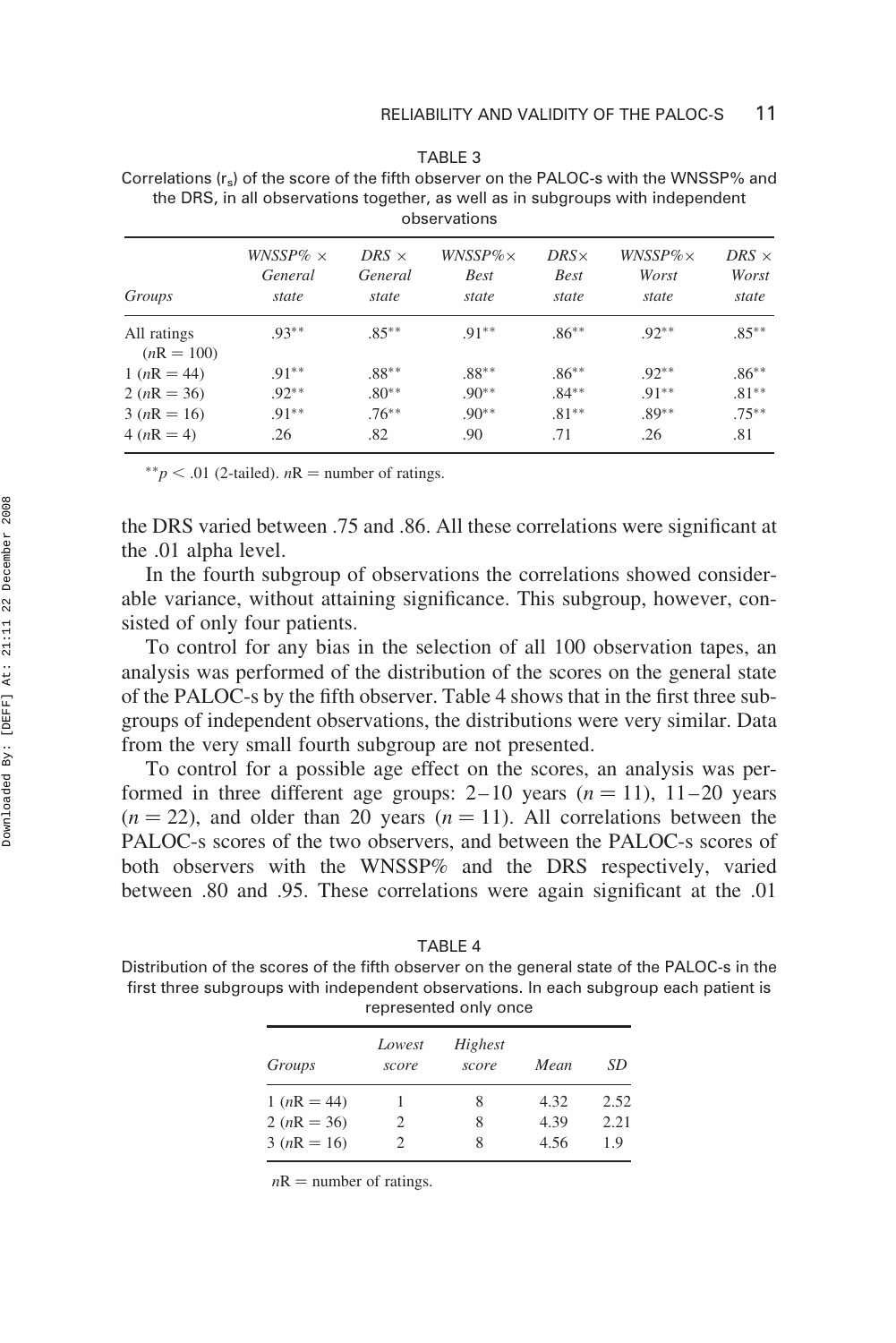alpha level. Therefore, no age effects on the reliability and validity scores presented in this study were found.

# Box 1: Clinical presentation and acute management

Patient 1 is a boy, who was 17 years old at the time of his injury. He was injured after joyriding under the influence of alcohol and hitting a bridge. He was found unconscious at the scene of the accident, where his GCS score was E1M4V2. Initial CT brain scanning demonstrated hypoxia, punctual haemorrhages, diffuse axonal injury, and a contusion to the brain stem. Some large haemorrhages were shown in the left parietal, right frontal and temporal lobes. There was also a left parietal impression fracture. The bone fragments were removed surgically. There were fractures to the jaw, the right mastoid, a perforation to the left ear, and an epidural haematoma. Patient 1 spent 20 days in the intensive care unit. A small amount of progress was observed: He opened his eyes to stimulation now and then, however there were no verbal responses. His GCS score progressed to E3M4V1. He was ultimately transferred to EINP 39 days after his injury.

# Rehabilitation programme and progress

At admission patient 1 was in a vegetative state (PALOC-s level 2) and showed little muscle tension. He was undernourished, showing only substantial reactions to pain during passive movement of his shoulders. When his level of consciousness gradually improved, he appeared to become fatigued very quickly, demonstrating this as a staring gaze. He was not able to fixate on pictures or objects. Within weeks he was able to make eye contact for a couple of seconds. His motor responses improved. His facial mimic developed more and more, and sometimes he made sounds. He gradually started to smile and to look angry at people (PALOC-s level 5). He was capable of showing whether he liked something or not. There were periods in which he shut his eyes to isolate himself from his surroundings.

During the following recovery process, patient 1 showed resistance to the presented activities. He looked very angry; making threatening gestures, pushing away material, and isolating himself by putting his hands in front of his face. His mimic and behaviour could vary within situations. It was not clear whether these changes expressed his real emotional intentions. Patient 1 slowly became more co-operative and more directed towards tasks (PALOC-s 6). However, his attitude shifted and he became more and more resistant towards any activity. Patient 1 appeared depressed, therefore medication was administered. His mood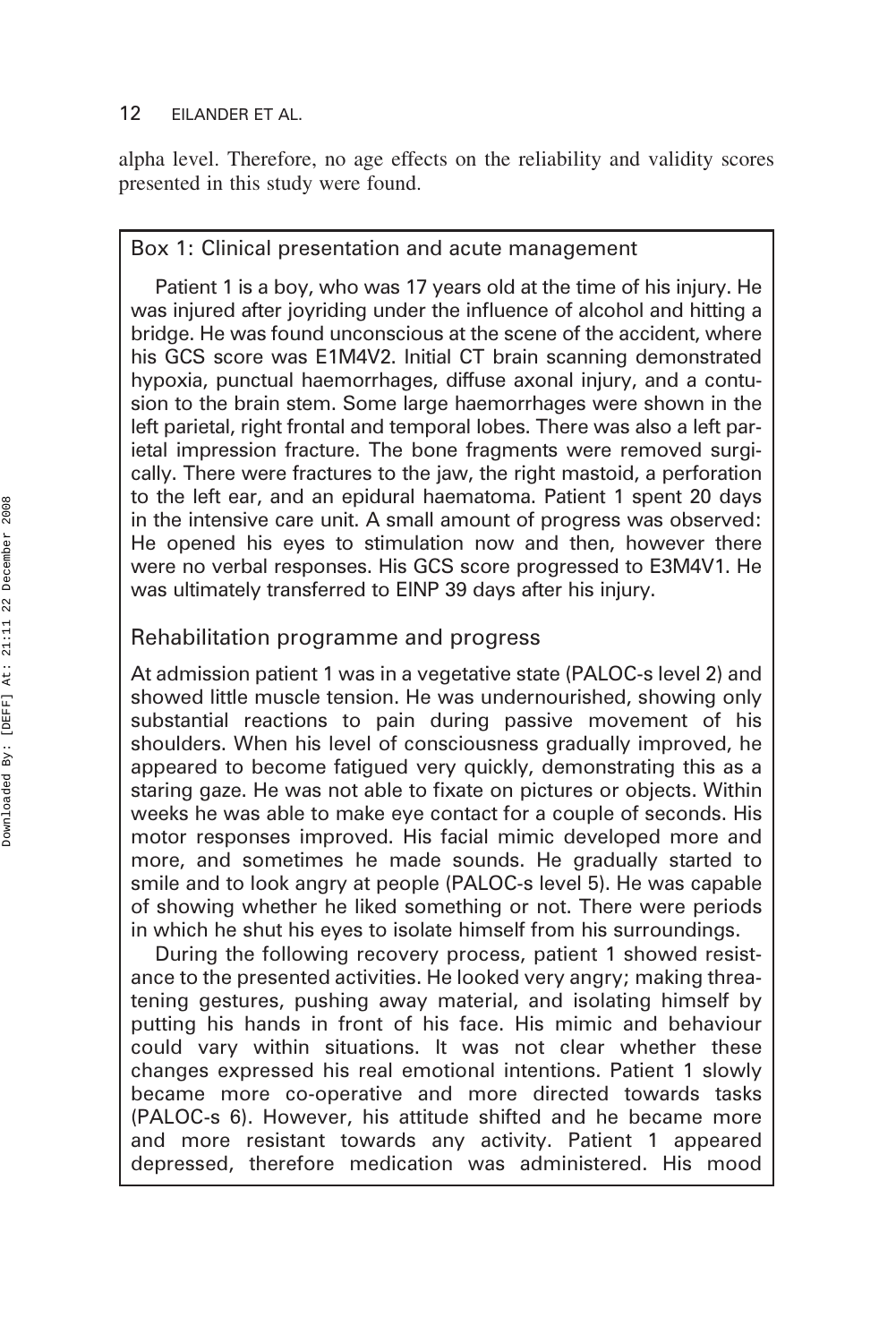improved within several days, however, there was still a tendency to act clownish, which made him difficult to handle.

At 195 days after admission to EINP, patient 1 was discharged to a regular rehabilitation facility. The PALOC-s score at discharge was 7 and the DRS-score was 9; 3.4 years after discharge, the DRS-score was 7.

To further analyse the relationship between the PALOC-s and the WNSSP%, and between the PALOC-s and the DRS, a curve estimation procedure was performed. A straight line was the most appropriate fit for these relationships (Rsq = .89, respectively  $Rsq = .72$ ). Higher order curves did not explain a significantly larger proportion of variance. In Figure 1, the linear regression lines show the relationships between the WNSSP% and the DRS with the scores of the fifth observer on the general state of the PALOC-s. In Figure 2, the scores of patient 1 on the PALOC-s, the WNSSP and the DRS of each measurement are graphically presented.

# **DISCUSSION**

In this study, the quality of the PALOC-s was investigated in a cohort of young persons with severe brain injury. The reliability (inter-rater and testretest), the responsiveness, and the concurrent validity were all shown to be good.



Figure 1. Individual data points and linear regression lines (including 95% CI lines) showing the relation of the WNSSP% and the DRS to the general state score of the fifth observer on the PALOC-s (for comparability of the graphics the DRS-scores were recoded: A score of 1 was recoded into 29, a score of 2 into 28, etc., always summing up to 30).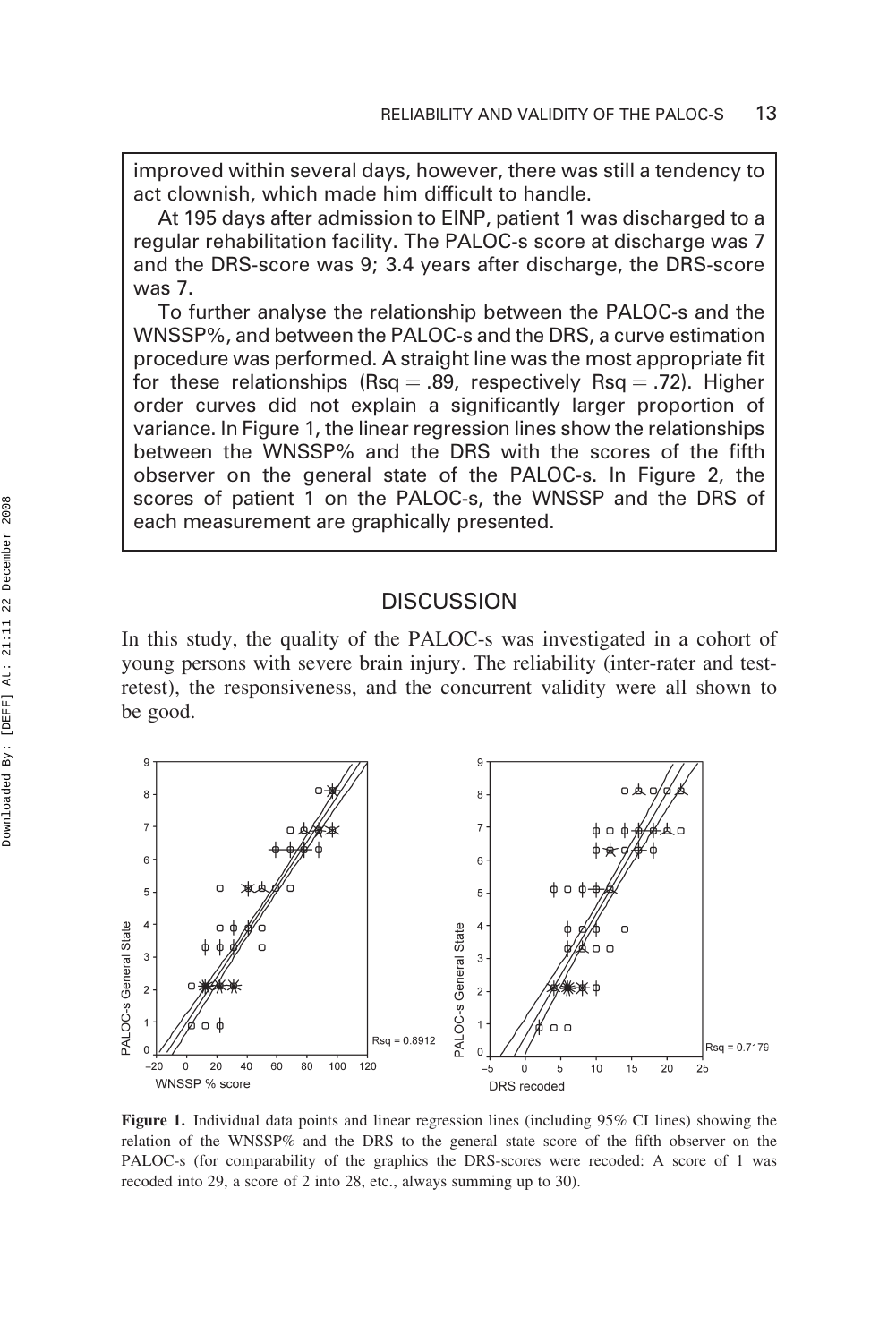

Figure 2. Graphic presentations of the PALOC-s, WNSSP and DRS scores.

As far as we know, this is the first observation scale that distinguishes among a wide range of disturbed consciousness levels, and that is based on some theoretical considerations about the concept (Andrews, 1996b; Freeman, 1997; Giacino, 1997; Giacino & Kalmar, 1997; Giacino et al., 1997; Jennett, 2002). Insight is increasing concerning the gradual improvement of consciousness during recovery from coma after severe brain injury (O'Callaghan et al., 2004). A reliable and valid assessment of such a process is therefore of great importance for the clinical management of these patients (Laureys, Owen, & Schiff, 2004).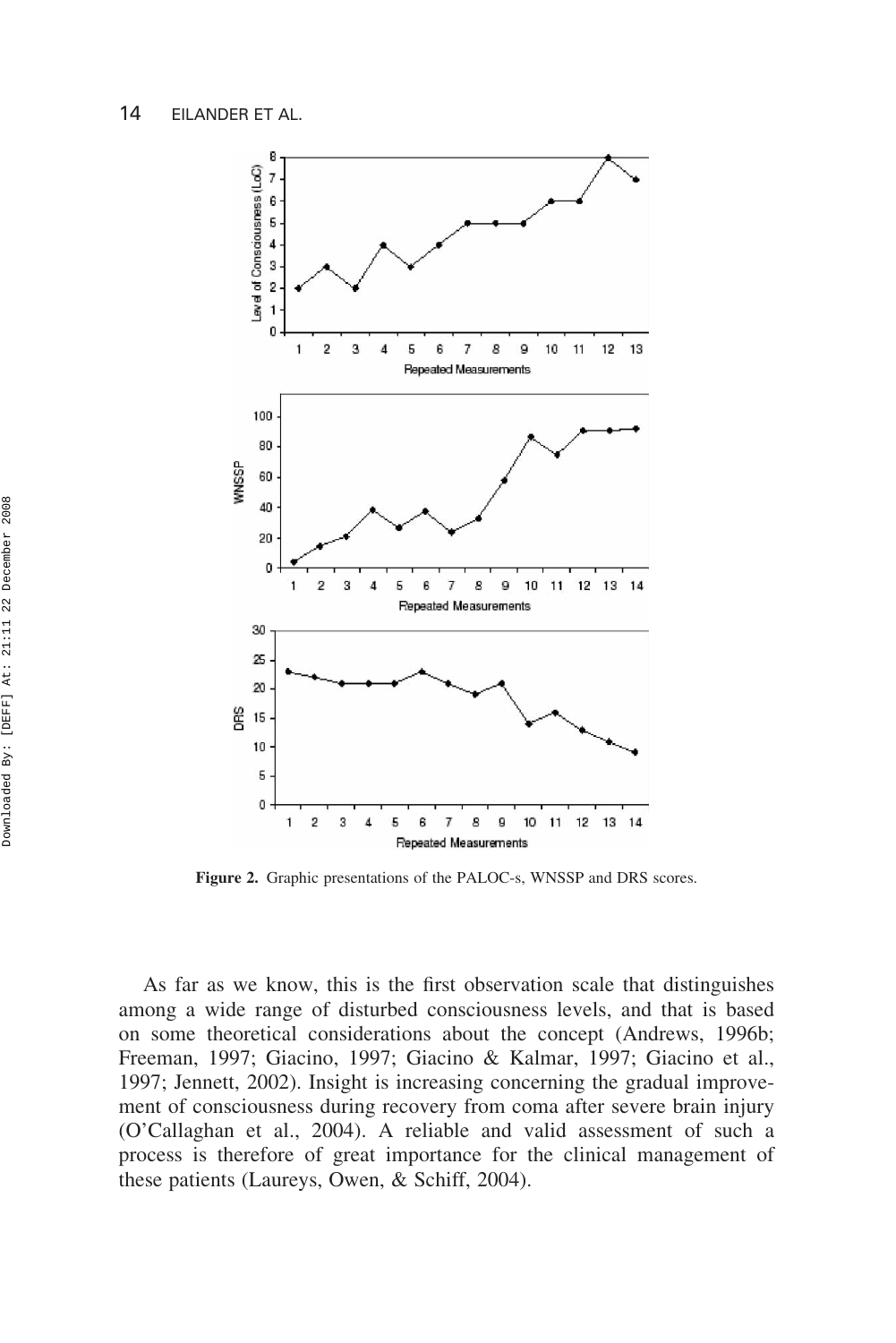### Box 2: Clinical presentation and acute management

Patient 2 is a man who was 25 years of age at the time of injury. He was injured in a traffic accident, after being hit by a train. He was immediately unconscious. The initial GCS-score is unknown.

Initial computed tomography (CT) brain scanning demonstrated a subdural haematoma in the left parietal and right frontal lobes. There were also skull fractures. Initial neurosurgical treatment consisted of the application of an intracranial pressure gauge, and a bilateral craniotomy. The haematoma was removed. In addition, an amputation of the lower limb had to be performed. Patient 2 spent 16 days in the ICU. His GCS score progressed to E2M5V1 while reacting to some stimulation.

# Rehabilitation programme and progress

At admission patient 2 was in a vegetative state (PALOC-s level 3). He showed very little progress. Sometimes there were responses to pain, temperature and touch. He responded by closing his eyes and making chewing movements. He often showed a distracting, gazing expression. Sometimes there was tracking of the eyes towards objects (PALOC-s level 4). He did not show any anticipating behaviour. No progress was seen, and he was sometimes difficult to arouse.

Two months after admission to EINP he suffered a large epileptic seizure. From then on, he did not show any reaction to stimulation. He was discharged to a nursing home 111 days after admission to EINP. The PALOC-s level at discharge was 2. Patient 2 deceased 6 months later. In Figure 3, the scores of patient 2 on the PALOC-s, the WNSSP and the DRS of each measurement are graphically presented.

# Assessing levels of consciousness

The distinction between the VS and the MCS in literature is clear and increasingly undisputed (Jennett, 2002), despite some opposing reactions (Bernat, 2002; Coleman, 2002; Shewmon, 2002) to one of the publications advocating this distinction (Giacino et al., 2002b). One can dispute at which level the distinction has to been made between VS and MCS. The International Working Party could not reach agreement as to whether the transitional state (PALOC-s level 5) was vegetative or non-vegetative (Andrews, 1996b). According to the criteria of Giacino et al (2002a), level 5 of the PALOC-s is not a minimally conscious level, because its description lacks any simple command following, gestural or verbal responses, intelligible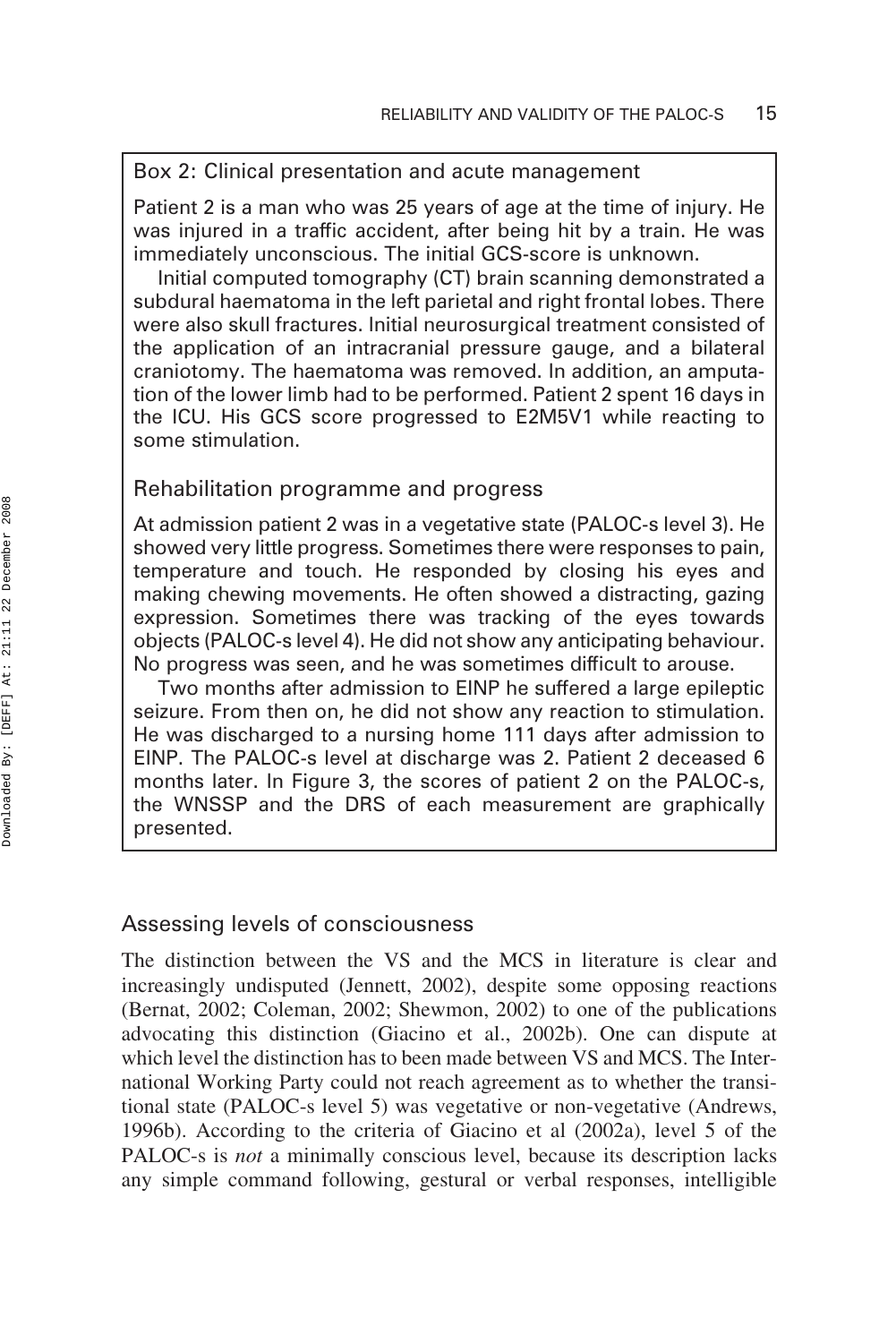

Figure 3. Graphic presentations of the PALOC-s, WNSSP and DRS scores.

verbalisation or purposeful behaviour. But, as was recently stated by the Royal College of Physicians (2003), the main features of PALOC-s level 5, such as a smile in response to a relative, an attempt to reach out for an object (albeit in an automatic way, and not in reaction to a question) and fixating people systematically, are all incompatible with the vegetative state. Nevertheless, these behavioural features are not sufficient for classification of patients as minimally conscious. Therefore, the precise distinction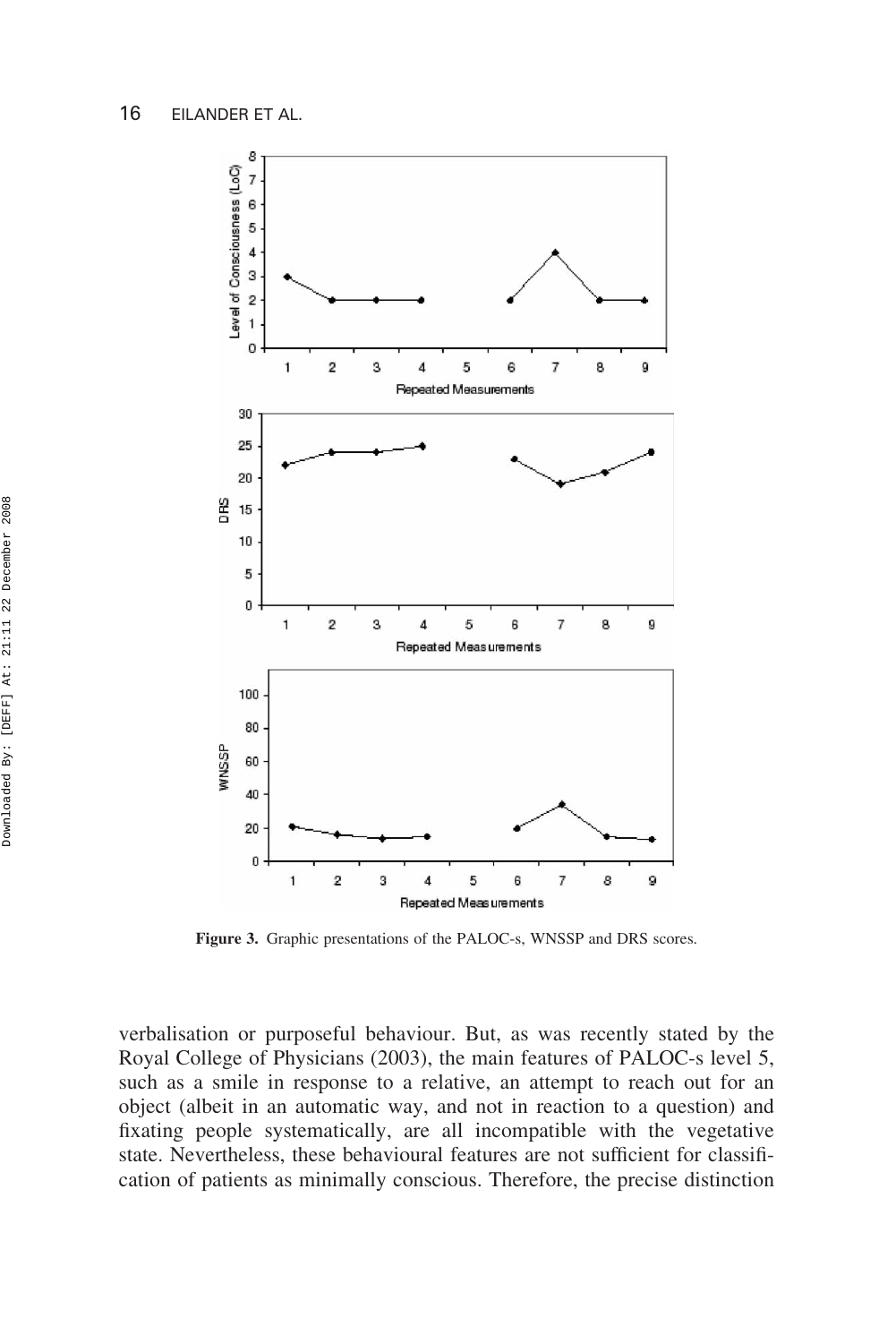between VS and MCS can still be argued. Recently, Lavrijsen identified eight patients in Dutch nursing homes without the ability to follow simple commands and who met the criteria of the transitional state as described by the International Working Party (Andrews, 1996a; Lavrijsen, van den Bosch, Koopmans, & van Weel, 2005). Lavrijsen recommended classification of these patients as not being in a vegetative state and stressed the need for further research because of the medical-ethical implications. Relating the PALOC-s in different phases of recovery to long-term outcome levels, combined with modern imaging techniques, could perhaps shed more light on the question concerning which level marks the distinction between the vegetative and minimally conscious state, assuming these levels are genuine.

The question whether it is possible and necessary to identify gradations within the supposed VS and the MCS, can be answered positively. At the introduction of the MCS, the Aspen Workgroup on the Vegetative and Minimally Conscious States concluded that there were no compelling arguments to divide the MCS into further gradations (Giacino et al., 1997). The results of the present study show, however, that in the MCS there are differences in the way patients react to stimuli as given in the WNSSP protocol. The individual data points in Figure 1, showing the relation between the PALOC-s and the WNSSP, demonstrate a clear distinction between the three levels of the MCS. This is important for both clinical management and outcome research.

In the VS, the distinction between levels 2 and 3 is not as clear and is therefore disputable. Level 4, however, can clearly be distinguished based on the relationship with the WNSSP scores. In 1980, Plum and Posner already stated that some vegetative patients are akinetic and mute, while others may be restless, noisy and hypermobile (Plum & Posner, 1980, p.6). This is presumably related to parts of the brain which may have recovered either partially or fully, which can be a sign that (some) recovery is possible (Minderhoud, 2003). Location and extent of the damage, especially of diffuse axonal injury and/or of thalamic damage, may be responsible for these differences (Jennett, Adams, Murray, & Graham, 2001; Povlishock & Katz, 2005). The less axonal damage the more recovery may occur. Therefore, the distinction between levels 3 and 4 of the PALOC-s might be crucial for prognostic reasons. Also, one can argue whether or not level 7 belongs to the MCS. As Giacino stated, the boundary between the MCS and consciousness is questionable and unclear (Giacino et al., 1997). It can be presumed that (some of the) patients at level 7 of the PALOC-s were fully conscious but had severe cognitive and behavioural deficits. For clinical reasons, the importance of the distinction between levels 7 and 8 is the (in)ability of the patient to communicate comprehensibly (Jennett, 2002).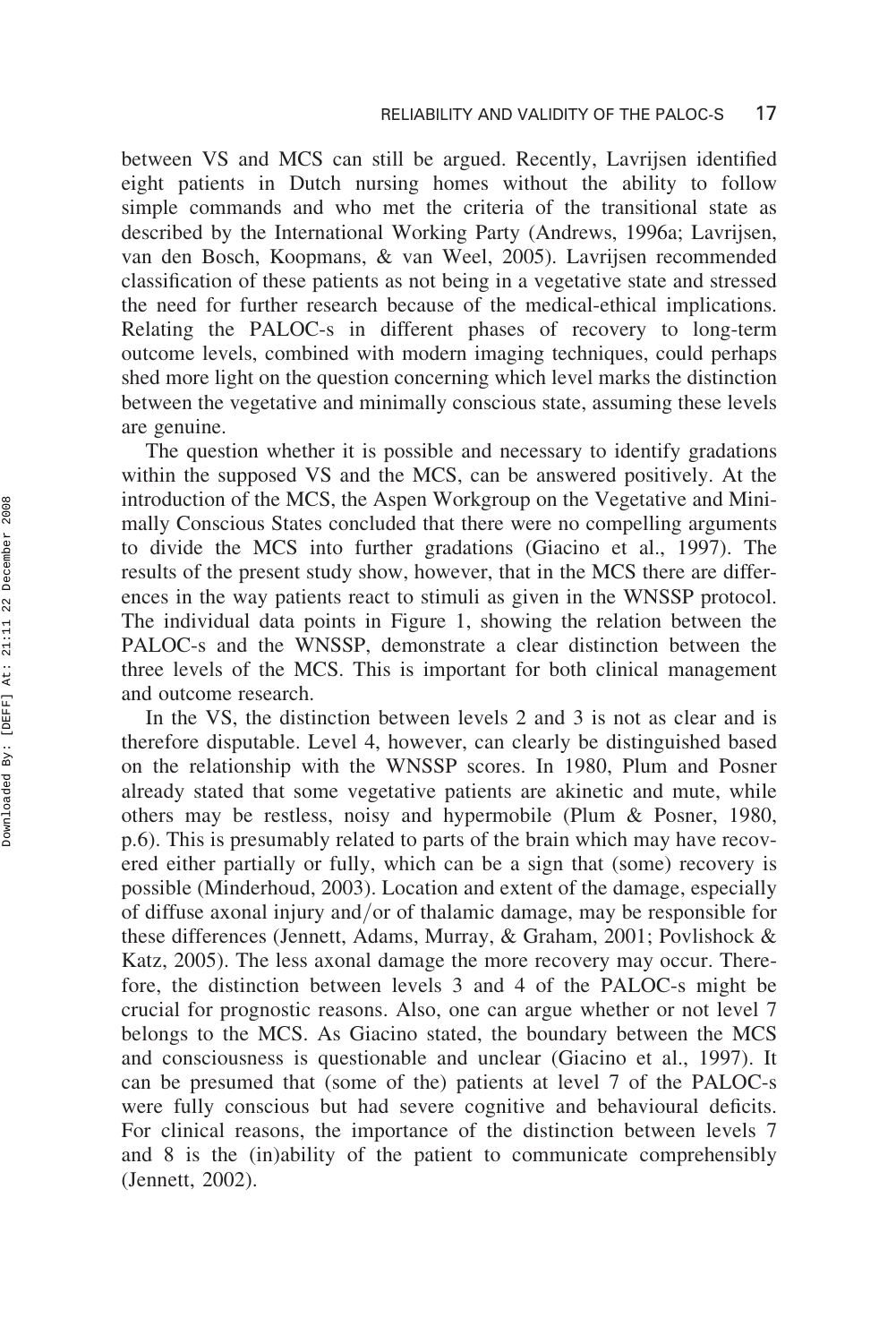# BOX 3: Clinical presentation and acute management

Patient 3 was a boy of 6 years old at the time of injury. He nearly drowned in a small lake during an outing with his family. He was pulled out of the water after at least 15 minutes. He was immediately resuscitated by paramedics for about 9 minutes. At admission to the hospital, the GCS score was E1M3Vt. He suffered hypothermia (32<sup>o</sup>C), and after warming up he developed a fever. Initial CT brain and magnetic resonance imaging (MRI) scanning demonstrated diffuse hypoxia and anoxia, and a diffuse white matter lesion. Patient 3 spent 8 days at the ICU. He was transferred to EINP 56 days after injury.

# Rehabilitation programme and progress

Patient 3 was in a vegetative state on admission to EINP (PALOC-s level 3), sometimes showing spontaneous motor activity. Initially it was unclear if there were auditory problems. He generally did not respond to auditory stimulation, although he showed some signs of recovery of consciousness.

Gradually, patient 3 made progress. His level of consciousness improved and after two months, he was able to handle some simple therapeutic exercises (PALOC-s level 6). However, his behaviour appeared to be automatically triggered. He was especially focused on people and moving objects. Sporadically he spoke a few words. He often smiled when others talked to him. He was easily distracted, and showed some functional problems.

Although his level of consciousness progressed, patient 3 showed a disturbed pattern of information processing. In addition, he suffered from dyspraxia.

He was discharged to a regular rehabilitation facility at 83 days after admission to EINP. The PALOC-s level at discharge was 6 and the DRS-score was 19. Seven months after discharge, the DRS-score was 11. In Figure 4, the scores of patient 3 on the PALOC-s, the WNSSP and the DRS of each measurement are graphically presented.

A persisting question is whether a new scale is actually necessary. An affirmative answer has been given in the recent past by the National Health and Medical Research Council of the Australian Government, stating the need for refinement of technologies to identify subclasses of unconscious patients (O'Callaghan et al., 2004). The following scales and methods were developed to investigate patients with disturbed consciousness: the Coma/Near Coma Scale (CNC; Rappaport et al., 1992), the Coma Recovery Scale (CRS; O'Dell, Jasin, Lyons, Schmidt, & Moore, 1996a), the Coma Recovery Scale-Revised (CRS-r; Giacino, Kalmar, & Whyte, 2004), the Rancho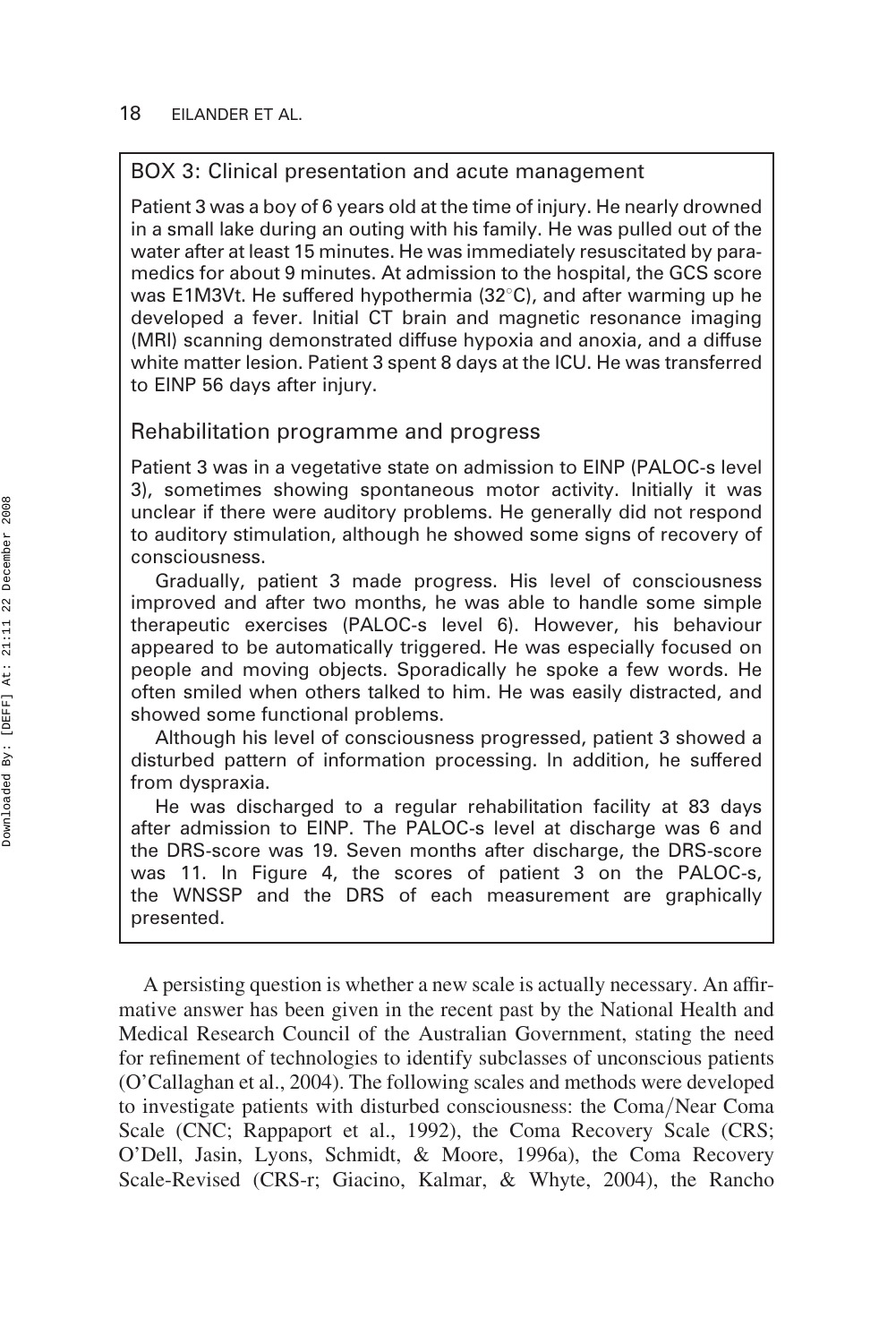

Figure 4. Graphic presentations of the PALOC-s, WNSSP and DRS scores.

Levels of Cognitive Functioning Scale (RLCFS; Hagen, 1998; Hagen et al., 1972), the Sensory Stimulation Assessment Measure (SSAM; Rader & Ellis, 1994), the Sensory Modality Assessment and Rehabilitation Technique (SMART; Gill-Thwaites, 1997; Gill-Thwaites & Munday, 2004; Wilson & Gill-Thwaites, 2000) and the Western Neuro Sensory Stimulation Profile (WNSSP; Ansell et al., 1989). The Disorders of Consciousness Scale (DOCS) was presented recently with this same purpose (Pape, Heinemann, Kelly, Hurder, & Lundgren, 2005). The most important difference between the PALOC-s and the scales mentioned above, is the possibility of the usefulness of the PALOC-s in differentiating between distinct levels of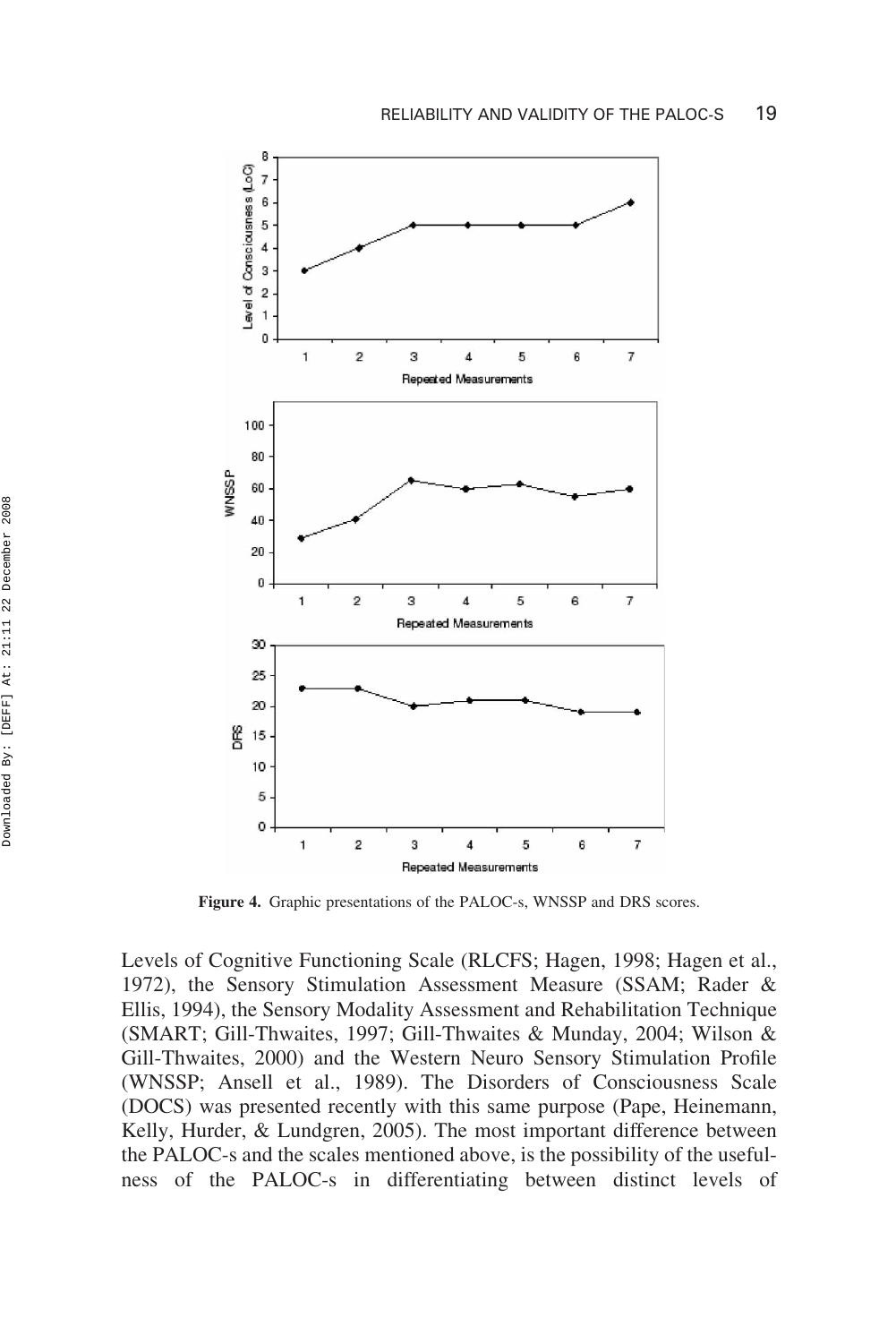### 20 EILANDER ET AL.

consciousness from coma to full consciousness. All others scales either add up to a total score (as in the WNSSP and the CRS-r), or the results are partly qualitatively presented (as in the SSAM and the SMART), or the used terms and descriptions are no longer valid for the VS and the MCS (as in the CNC). A disadvantage of the SMART is that a special kit must be purchased, combined with a training programme given by the developers of the SMART. The RLCFS was developed before the concepts of the vegetative or minimally conscious states were presented and results in a combination of levels of consciousness (Levels I to IV) and cognitive functioning (Levels IV to X), without a clear connection to the VS and MCS (Hagen, 1998). Furthermore, the RLCFS offers little sensitivity in discriminating subtle changes in the state of consciousness (Bekinschtein et al., 2005).

The second characteristic of the PALOC-s, which is not present in any of the other scales, is the possibility of scoring fluctuations of consciousness during the examination by means of the best score and worst score. As has been demonstrated in our data, these scores were valid and highly reliable. In this study, the PALOC-s was scored after having administered the WNSSP first. An important question is whether the scale can be scored without a thorough examination. We did not investigate this, however we gathered the PALOC-s scores of the clinical team which were given in the same weeks as the examinations for this study were executed. All correlations between the PALOC-s scores of the clinical team and the scores of the investigator of the first 10 assessments were high and significant at the .01 alpha level. Although the draft version of the PALOC-s was used instead of the final slightly modified version, it can be assumed that experienced clinicians are able to score the PALOC-s reliably, without first administering the WNSSP.

### Limitations

The method used here to investigate the reliability of the PALOC-s is generally applied in other studies for these kinds of scales (Alderson & Novack, 2003; Gwet, 2001; Wilson et al., 2002). We decided, however, to adapt the initial descriptions of some levels based on the experiences of the four observers. Subsequently, it was necessary to extend the study with two more observers to establish the reliability and validity for the definitive form of the PALOC-s. Two observers are generally not sufficient in investigating the reliability of such a scale. However, the changes made to the draft version of the PALOC-s were minor, which leads us to conclude that reliability scores of the draft were indicative of the reliability of the final version. This is further demonstrated by the strong correlation between the scores of the first four observers and the scores of the fifth and sixth observers on the general state of the PALOC-s.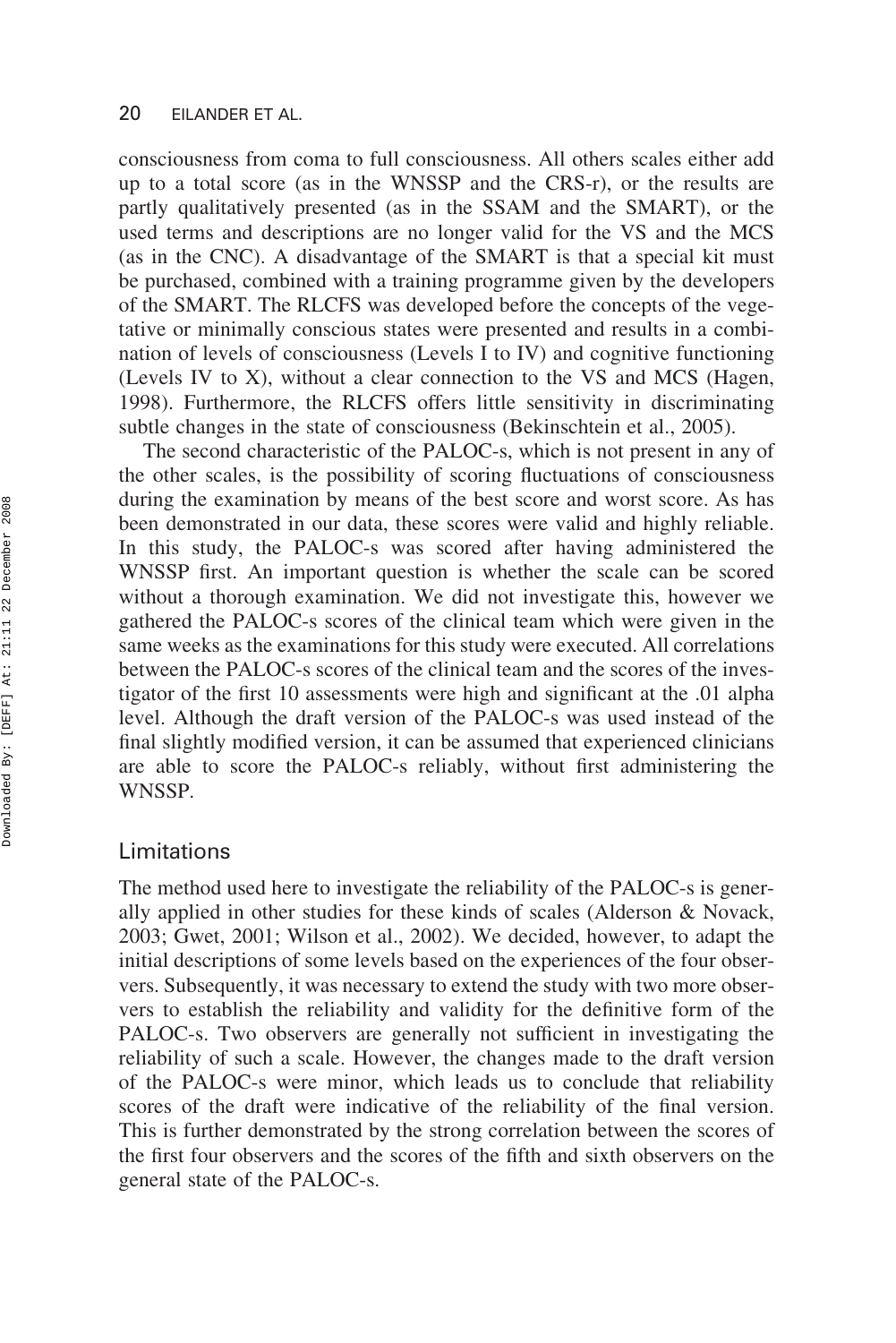To investigate the validity of a new observation scale, the construct validity should be considered first (Neale & Liebert, 1986). One of the possibilities is to relate the observed level of consciousness to neurophysiological parameters which are supposed to reflect the level of activity of the brain. For instance, electrodermal activity (EDA) (Boucsein, 1993), evoked or eventrelated potentials (EP) (Davidson, Jackson, & Larson, 2000; Guérit, de Tourtchaninoff, Soveges, & Mahieu, 1993), positron emission tomography (PET) scan or functional magnetic resonance imaging (fMRI) (Laureys et al., 2004) could be used. In a clinical situation with brain injured patients, however, either the technique is too difficult to execute (as is the case with fMRI) or it cannot be conducted because it requires some patient co-operation (as is the case with all techniques). For this reason, in order to investigate the validity, we compared other observational scales, which are supposed to give insight into the level of consciousness, with our new scale.

Another problem in this validation study was the small number of subjects. The only possible way to accomplish a desirable subject group larger than the available 44 patients was to include multiple observations of the same patient. This method of investigating the validity of a scale is somewhat unusual but not unique (Gill-Thwaites, 1997; Moseley & Yap, 2003; Starmark, Stålhammer, Holmgren, & Rosander, 1988). The procedure resulted, respectively, in high correlations between the PALOC-s with the WNSSP and DRS scores. The correlations in the independent subgroups of patients were high as well. This being true for all subgroups except the smallest one. After taking a closer look, the raw data showed that this was due to the scores of only one patient. Therefore, the information from this subgroup does not threaten the general conclusion being that the validity of the PALOC-s is high.

Finally, due to the nature of admission criteria to EINP, this study was executed with a cohort of patients up to 25 years of age. Although it can be assumed there will be little difference in the way unconscious adults above the age of 25 react compared to young adults, further research is necessary to confirm this.

### Future research

The relationships between the levels of the PALOC-s and neuropathological and neurophysiological variables should be investigated in future research to obtain more clarity concerning the significance of the different levels. In addition, it is important to investigate the predictive power of the PALOC-s, especially for the best and worst scores.

Finally, confirmation is needed about the assumption that the PALOC-s is also reliable and valid for adult patients. It is therefore important to repeat this study with patients older than 25 years.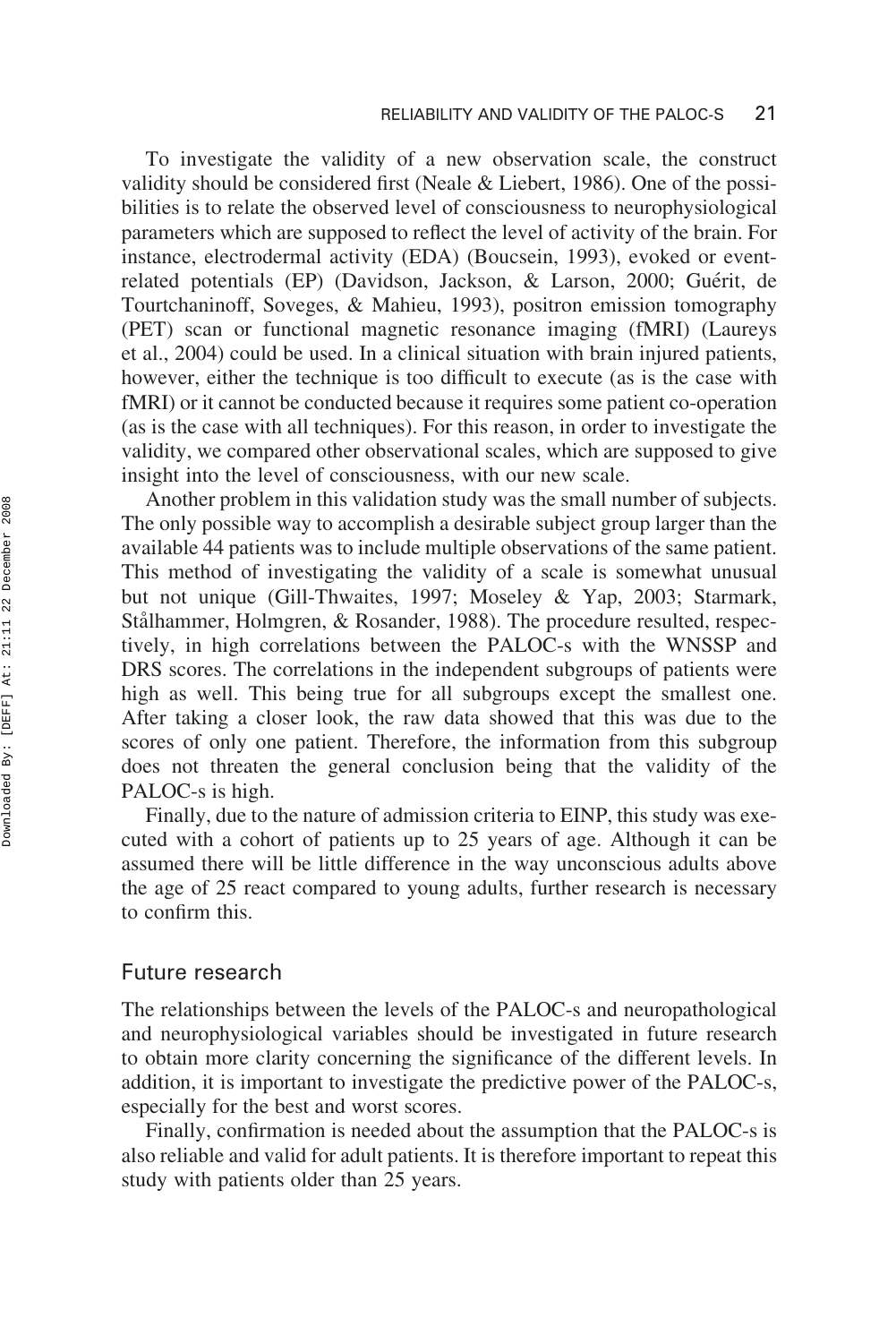# GENERAL CONCLUSION

The development of a level-of-consciousness scale for patients with a disturbed level of consciousness is a difficult task. Generally, only small numbers of patients can be included, sufficiently experienced independent observers are scarce, and a gold standard with which to compare the new data does not exist. In this study, to our knowledge, the best possible solutions for these problems were chosen. This resulted in the presentation of a reliable and valid scale, the PALOC-s, to determine the level of consciousness in (young) patients with disturbed consciousness after severe brain injury. The PALOC-s should be scored after a structured assessment by experienced and trained staff members.

Until further research can confirm or deny these findings, the PALOC-s offers the opportunity for clinical teams in hospitals and rehabilitation centres to evaluate the course of recovery for patients with a disturbed level of consciousness in the post-acute phase.

# **REFERENCES**

- Alderson, A. L., & Novack, T. (2003). Reliable serial measurement of cognitive processes in rehabilitation: The cognitive log. Archives of Physical Medicine and Rehabilitation, 84, 668–672.
- American Congress of Rehabilitation Medicine (1995). Recommendations for use of uniform nomenclature pertinent to patients with severe alterations in consciousness. Archives of Physical Medicine and Rehabilitation, 76, 205–209.
- Andrews, K. (1996a). International working party on the management of the vegetative state. Brain Injury, 10(11), 797–806.
- Andrews, K. (1996b). International working party, report on the vegetative state. London: The Royal Hospital for Neuro-disability. From http://comarecovery.org/pvs.htm

Andrews, K., Murphy, L., Munday, R., & Littlewood, C. (1996). Misdiagnosis of the vegetative state: Retrospective study in a rehabilitation unit. British Medical Journal, 313, 13–16.

- Ansell, B. J., Keenan, J. E., & de la Rocha, O. (1989). Western Neuro Sensory Stimulation Profile: A tool for assessing slow-to-recover head-injured patients (Handbook). Tustin, CA: Western Neuro Care Centre.
- Bekinschtein, T., Tiberti, C., Niklison, J., Tamashiro, M. R. M., Carpintiero, S., et al. (2005). Assessing level of consciousness and cognitive changes from vegetative state to full recovery. Neuropsychological Rehabilitation, 15(3–4), 307–322.
- Bernat, J. L. (2002). Questions remaining about the minimally conscious state. Neurology, 58, 337–338.
- Borer-Alafi, N., Gil, M., Sazbon, L., & Korn, C. (2002). Loewenstein communication scale for the minimally responsive patient. Brain Injury, 16(7), 593-609.
- Boucsein, W. (1993). Methodological issues in electrodermal measurement. In J. C. Roy, W. Boucsein, D. C. Fowles & J. H. Gruzelier (Eds.), Progress in electrodermal research (pp. 31–41). New York: Plenum Press.
- Bullock, R. M., Merchant, R. E., Choi, S. C., Gilman, C. B., Kreutzer, J. S., Marmarou, A., et al. (2002). Outcome measures for clinical trials in neurotrauma. Neurosurgical Focus,  $13(1)$ ,  $1-11$ .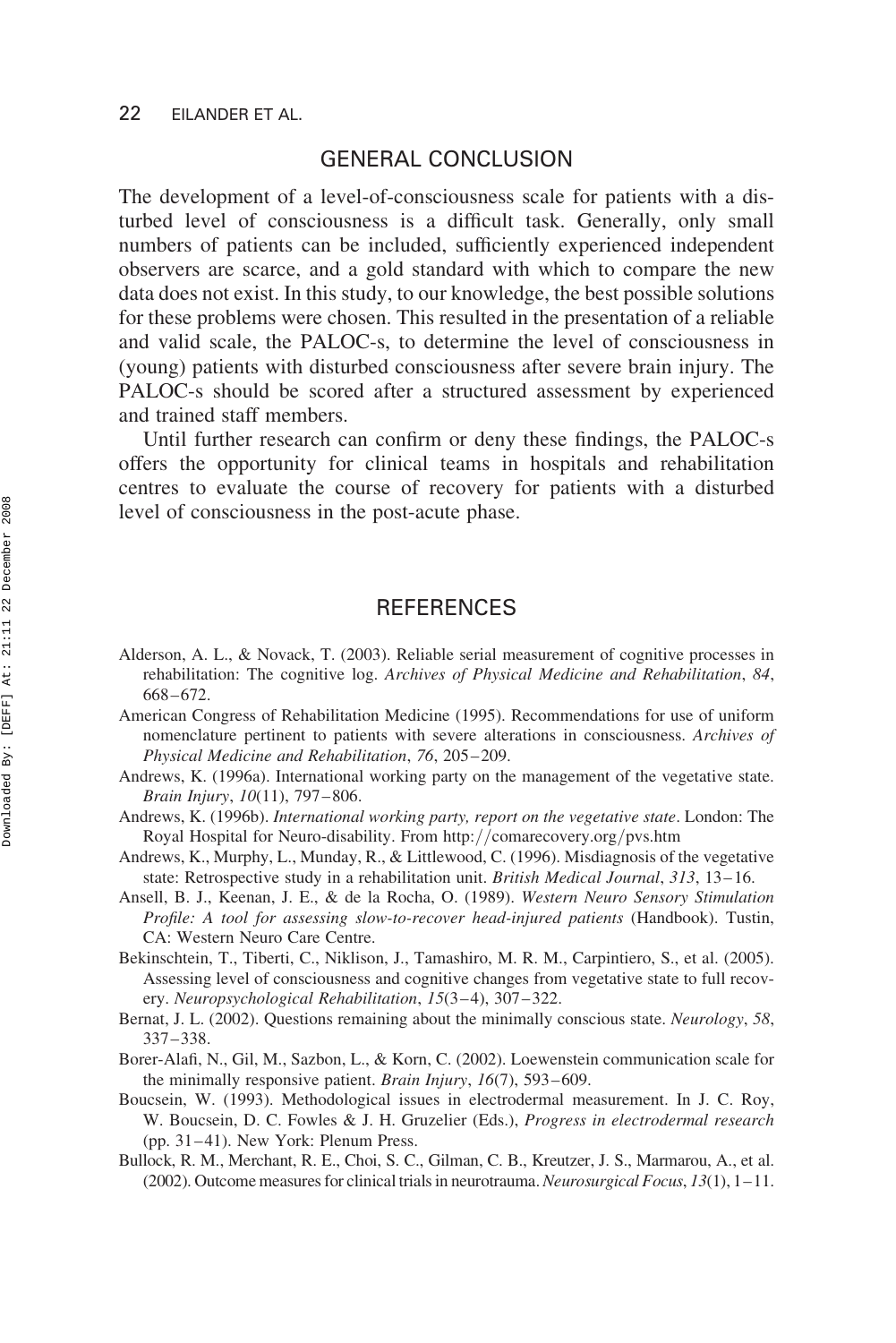- Campbell, A. G. M. (1984). Children in a persistent vegetative state. British Medical Journal, 289, 1022–1023.
- Coleman, D. (2002). The minimally conscious state. Definition and diagnostic criteria. Neurology, 58, 506.
- Davidson, R. J., Jackson, D. C., & Larson, C. L. (2000). Human electroencephalography. In J. T. Cacioppo, L. G. Tassinary & G. G. Berntson (Eds.), Handbook of psychophysiology (pp. 27–52). Cambridge: Cambridge University Press.
- Eilander, H. J., van Rijen, H. L. M., & Verwijk, E. (1997). Behandeling van jonge mensen in een vegetatieve of laag bewuste toestand en van hun ouders. Tilburg: Rehab. Center Leijpark.
- Eilander, H. J., Wijnen, V. J. M., Scheirs, J. G. M., de Kort, P. L. M., & Prevo, A. J. H. (2005). Children and young adults in a prolonged unconscious state due to severe brain injury: Outcome after an early intensive neurorehabilitation programme. Brain Injury, 19(6), 425–436.
- Freeman, E. A. (1996). The Coma Exit Chart: Assessing the patient in prolonged coma and the vegetative state. Brain Injury, 10(8), 615-624.
- Freeman, E. A. (1997). Protocols for the vegetative state. Brain Injury, 11(11), 837–849.
- Gezondheidsraad (1994). Patiënten in een vegetatieve toestand. Den Haag: Gezondheidsraad.
- Giacino, J. T. (1997). Disorders of consciousness: Differential diagnosis and neuropathologic features. Seminars in neurology, 17(2), 105-111.
- Giacino, J. T. (2002). The minimally conscious state. Definition and diagnostic criteria. Neurology, 58, 506–507.
- Giacino, J. T., Ashwal, S., Childs, N., Cranford, R., Jennett, B., Katz, D. I., et al. (2002a). The minimally conscious state. Definition and diagnostic criteria. Neurology, 58, 349–353.
- Giacino, J. T., Ashwal, S. C., Childs, N., Cranford, R., Jennett, B., Katz, D., et al. (2002b). The minimally conscious state: Definition and diagnostic criteria. Neurology, 59(9), 1473–1474.
- Giacino, J. T., & Kalmar, K. (1997). The vegetative and minimally conscious states: A comparison of clinical features and functional outcome. Journal of Head Trauma Rehabilitation, 12(4), 36–51.
- Giacino, J. T., & Kalmar, K. (2005). Diagnostic and prognostic guidelines for the vegetative and minimally conscious states. Neuropsychological Rehabilitation, 15(3-4), 166-174.
- Giacino, J. T., Kalmar, K., & Whyte, J. (2004). The JFK Coma Recovery Scale –Revised: Measurement characteristics and diagnostic utility. Archives of Physical Medicine and Rehabilitation, 85(12), 2020–2029.
- Giacino, J. T., Kezmarsky, M. A., Deluca, J., & Cicerone, K. D. (1991). Monitoring rate of recovery to predict outcome in minimally responsive patients. Archives of Physical Medicine and Rehabilitation, 72, 897–901.
- Giacino, J. T., & Zasler, N. D. (1995). Outcome after severe traumatic brain injury: Coma, the vegetative state, and the minimally responsive state. Journal of Head Trauma Rehabilitation, 10(1), 40-56.
- Giacino, J. T., Zasler, N. D., Katz, D. I., Kelly, J. P., Rosenberg, J. H., & Filley, C. M. (1997). Development of practice guidelines for assessment and management of the vegetative and minimally conscious states. Journal of Head Trauma Rehabilitation, 12(4), 79–89.
- Gill-Thwaites, H. (1997). The Sensory Modality Assessment Rehabilitation Technique: A tool for assessment and treatment of patients with severe brain injury in a vegetative state. Brain Injury, 11(10), 723–734.
- Gill-Thwaites, H., & Munday, R. (2004). The Sensory Modality Assessment and Rehabilitation Technique (SMART): A valid and reliable assessment for vegetative state and minimally conscious state patients. Brain Injury, 18(12), 1255-1269.
- Guérit, J. M., Tourtchaninoff, M., de, Soveges, L., & Mahieu, P. (1993). The prognostic value of three-modality evoked potentials (TMEPs) in anoxic and traumatic comas. Neurophysiologie Clinique, 23, 209–226.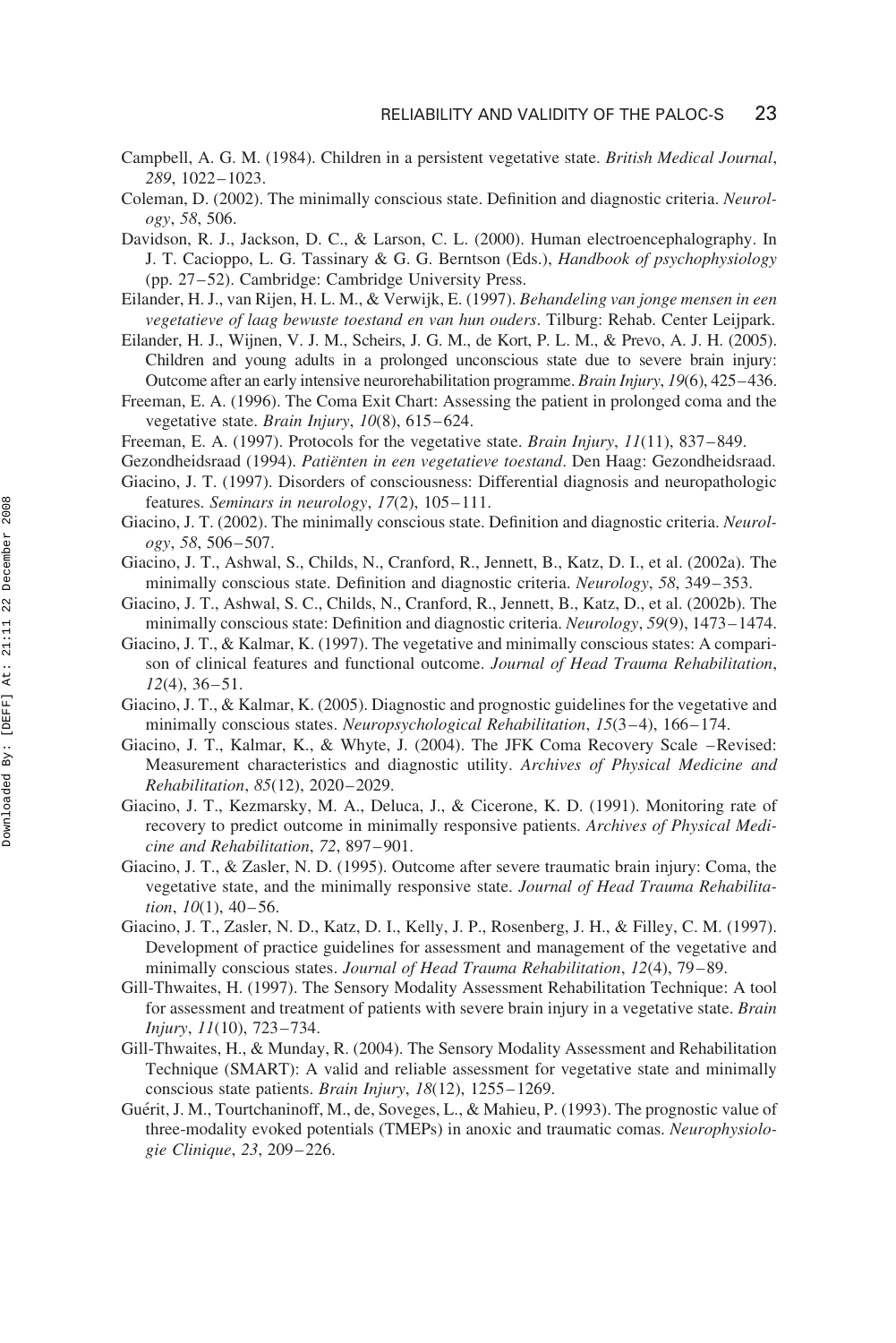### 24 EILANDER ET AL.

- Gwet, K. (2001). Handbook of inter-rater reliability. How to estimate the level of agreement between two or multiple raters. Gaithersburg: Stataxis Publishing Company.
- Hagen, C. (1998). The Rancho Levels of Cognitive Functioning. Downey, CA: Rancho Los Amigos Medical Center.
- Hagen, C., Malkmus, D., & Durham, P. (1972). Levels of cognitive functioning. Downey, CA: Rancho Los Amigos Hospital.
- Jennett, B. (2002). The vegetative state: Medical facts, ethical and legal dilemmas. Cambridge: Cambridge University Press.
- Jennett, B., Adams, J. H., Murray, L. S., & Graham, D. I. (2001). Neuropathology in vegetative and severely disabled patients after head injury. Neurology, 56, 486–490.
- Jennett, B., & Bond, M. (1975). Assessment of outcome after severe brain damage. The Lancet, i, 480–483.
- Jennett, B., & Plum, F. (1972). Persistent vegetative state after brain damage. A syndrome in search of a name. The Lancet, 1, 734-737.
- Laureys, S., Owen, A. M., & Schiff, N. D. (2004). Brain function in coma, vegetative state, and related disorders. The Lancet Neurology, 3(9), 537-546.
- Lavrijsen, J. C. M., van den Bosch, J. S. G., Costongs, L. G. P., Eilander, H. J., Hoenderdaal, P. L., & Minderhoud, J. M. (2003). Diagnostiek van vegetatieve toestand als basis voor medisch handelen op de grens van leven en dood. Nederlands Tijdschrift voor Geneeskunde, 147(5), 195–198.
- Lavrijsen, J. C. M., van den Bosch, J. S. G., Koopmans, R. T. C. M., & van Weel, C., (2005). Prevalence and characteristics of patients in a vegetative state in Dutch nursing homes. Journal of Neurology, Neurosurgery, and Psychiatry, 76(10), 1420–1424.
- Minderhoud, J. M. (2003). Traumatische hersenletsels. Houten/Mechelen: Bohn Stafleu Van Loghum.
- Moseley, A. M., & Yap, M. C. (2003). Interrater reliability of the TEMPA for the measurement of upper limb function in adults with traumatic brain injury. Journal of Head Trauma Rehabilitation, 18(6), 526–531.
- Neale, J. M., & Liebert, R. M. (1986). Science and behavior. An introduction to methods and research (3rd ed.). Englewood Cliffs, NJ: Prentice-Hall.
- Ng, Y. S., & Chua, K. S. (2005). States of severely altered consciousness: Clinical characteristics, medical complications and functional outcome after rehabilitation. NeuroRehabilitation, 20(2), 97–105.
- O'Callaghan, M., Ahmed, S., Baumgarten, M., Green, A., Greenberg, P. B., Joseph, P., et al. (2004). Post-coma unresponsiveness (vegetative state): A clinical framework for diagnosis. An information paper. Australian Goverment/National Health and Medical Research Council.
- O'Dell, M., Jasin, P., Lyons, N., Schmidt, S., & Moore, D. E. (1996a). Interrater reliability of the Coma Recovery Scale. Journal of Head Trauma Rehabilitation, 11(3), 61-66.
- O'Dell, M. W., Jasin, P., Lyons, N., Stivers, M., & Meszaros, F. (1996b). Standardized assessment instruments for minimally-responsive, brain-injured patients. NeuroRehabilitation, 6,  $45 - 55$ .
- Pape, T. L., Heinemann, A. W., Kelly, J. P., Hurder, A. G., & Lundgren, S. (2005). A measure of neurobehavioral functioning after coma. Part I: Theory, reliability, and validity of Disorders of Consciousness Scale. Journal of Rehabilitation Research and Development, 42(1), 1–18.
- Plum, F., & Posner, J. B. (1980). The diagnosis of stupor and coma (3rd ed.). Philadelphia: F.A. Davis.
- Povlishock, J. T., & Katz, D. I. (2005). Update of neuropathology and neurological recovery after traumatic brain injury. Journal of Head Trauma Rehabilitation, 20(1), 76–94.
- Rader, M. A., & Ellis, D. W. (1994). The Sensory Stimulation Assessment Measure (SSAM): A tool for early evaluation of severely brain-injured patients. *Brain Injury*, 8(4), 309–321.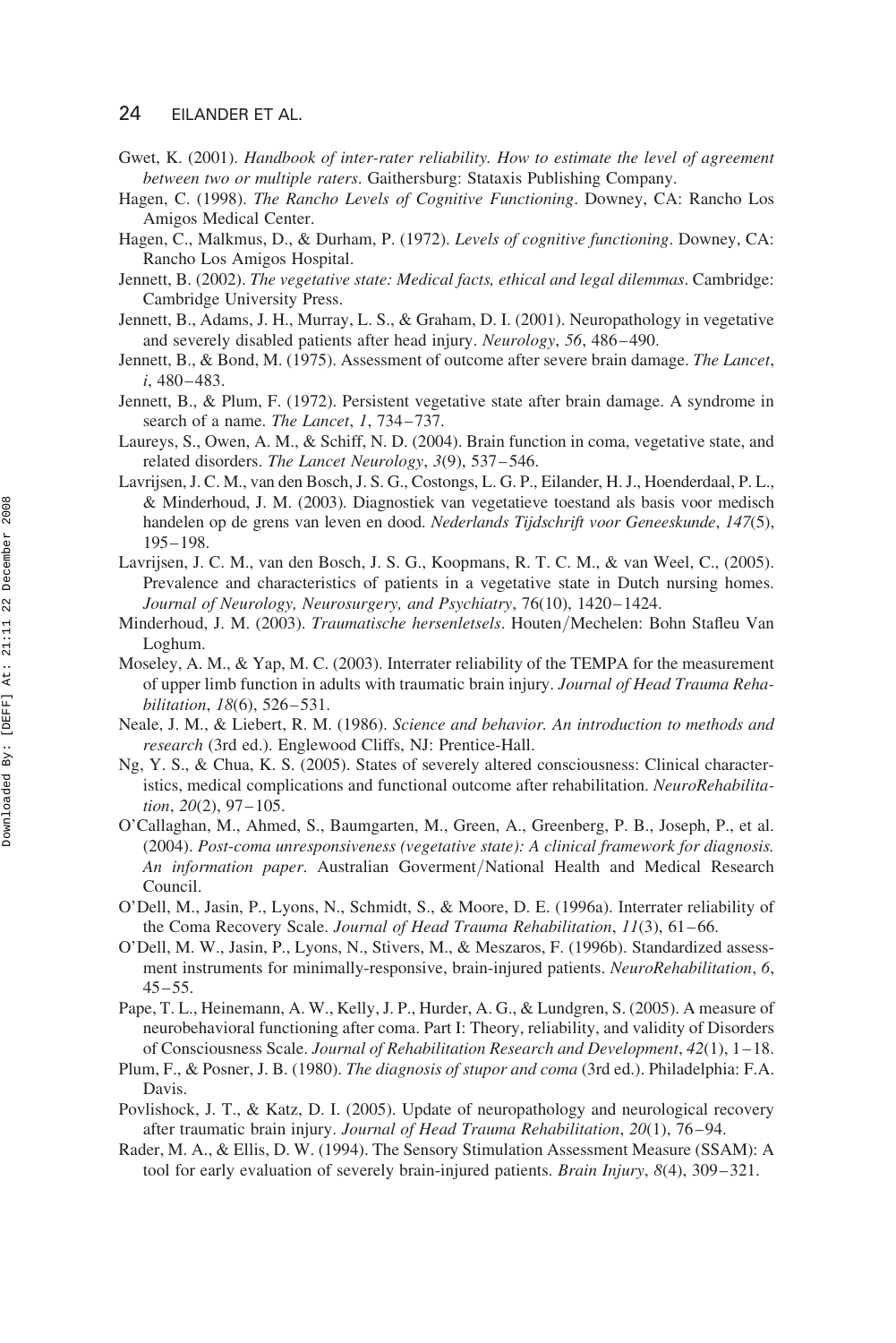- Rappaport, M., Dougherty, A. M., & Kelting, D. L. (1992). Evaluation of coma and vegetative states. Archives of Physical Medicine and Rehabilitation, 73, 628–634.
- Rappaport, M., Hall, K. M., Hopkins, K., Belleza, T., & Cope, D. N. (1982). Disability Rating Scale for severe head trauma: Coma to community. Archives of Physical Medicine and Rehabilitation, 63, 118–123.
- Royal College of Physicians (2003). The vegetative state: Guidance on diagnosis and management. London: Royal College of Physicians.
- Shewmon, D. A. (2000). Coma prognosis in children. Part I: Definitional and methodological challenges. Journal of Clinical Neurophysiology, 17(5), 457–466.
- Shewmon, D. A. (2002). The minimally conscious state: Definition and diagnostic criteria. Neurology, 58, 506.
- Shiel, A., Horn, S. A., Wilson, B. A., Watson, M. J., Campbell, M. J., & McLellan, D. L. (2000). The Wessex Head Injury Matrix (WHIM) main scale: A preliminary report on a scale to assess and monitor patient recovery after severe head injury. Clinical Rehabilitation, 14, 408–416.
- Starmark, J., Stålhammer, D., Holmgren, E., & Rosander, B. (1988). A comparison of the Glasgow Coma Scale and the Reaction Level Scale (RLS85). Journal of Neurosurgery, 69, 699–706.
- Teasdale, G., & Jennett, B. (1974). Assessment of coma and impaired consciousness. A practical scale. Lancet, 2, 81-84.
- Whyte, J., & Glenn, M. B. (1986). The care and rehabilitation of the patient in a persistent vegetative state. Journal of Head Trauma Rehabilitation, 1(1), 39–53.
- Wilson, J. T. L., Hareendran, A., Grant, M., Baird, T., Schulz, U. G. R., Muir, K. W., et al. (2002). Improving the assessment of outcomes in stroke. Use of a structured interview to assign grades on the modified Rankin scale. Stroke, 33, 2243–2246.
- Wilson, S. L., & Gill-Thwaites, H. (2000). Early indication of emergence from vegetative state derived from assessments with the SMART – A preliminary report. *Brain Injury*,  $14(4)$ , 319–331.
- Wilson, S. L., Powell, G. E., Brock, D., & Thwaites, H. (1996). Behavioural differences between patients who emerged from vegetative state and those who did not. Brain Injury,  $10(7)$ , 509–516.

Manuscript received December 2006 Revised manuscript received September 2007 First published online March 2008

# APPENDIX 1

### PALOC-S (POST-ACUTE LEVEL OF CONSCIOUSNESS SCALE)

The classification presented below offers the possibility to discriminate between 8 levels of (un)conciousness in patients with severely disturbed consciousness, caused by acquired brain injury.

The PALOC-s is effective in evaluating possible changes in the level of consciousness in the post-acute phase (after the ICU-period), usually in days to weeks after the injury.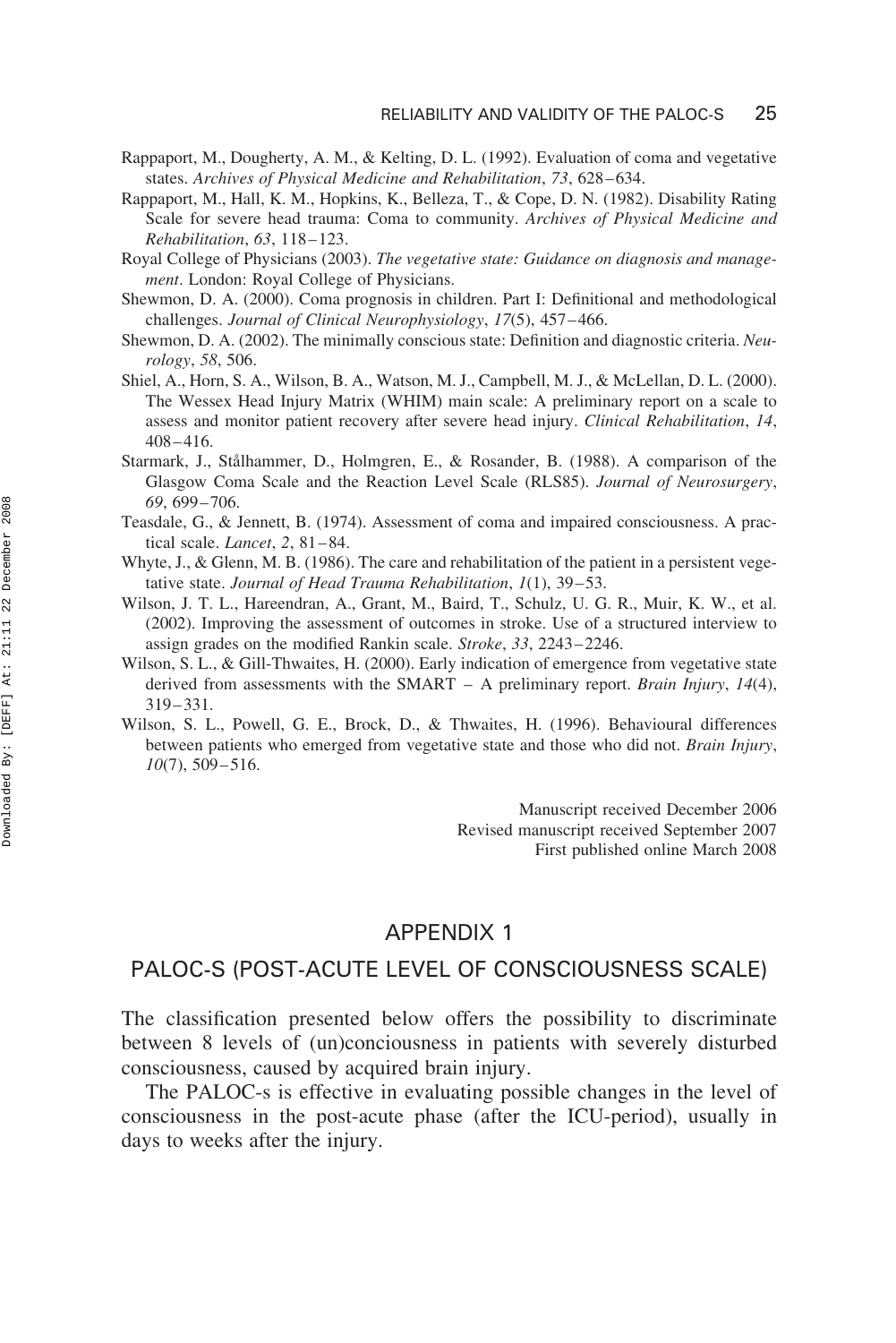Administration of the PALOC-s is only possible in combination with a structured examination of the patient, for instance with the Western Neuro Sensory Stimulation Profile (WNSSP; Ansell et al., 1989).

The examiner should be trained and have ample knowledge and experience with severely brain-injured patients.

Scoring is completed by encircling the number that coincides with the level of consciousness, giving the most accurate reading corresponding to the patient's behaviour, as described below.

a. What is the general level of consciousness the patient showed during the examination?

### 12345678

Were there any moments during the investigation when the patient showed another level of consciousness?

b. Best level: 12345678 c. Worst level: 12345678

| Global     |       |                                                                                    |
|------------|-------|------------------------------------------------------------------------------------|
| Level      | Score | Description of the levels                                                          |
| Coma       |       | Eyes are closed all the time. No sleep-wake cycles present.                        |
|            | 1     | All major body functions such as breathing, temperature regulation or blood        |
|            |       | pressure can be disturbed. Generally, no reactions are noticed after               |
|            |       | stimulation. Sometimes reflexes (stretching or flexing) are observed as a          |
|            |       | reaction to strong pain stimuli. No other reactions are present.                   |
| Vegetative |       | The patient shows sleep-wake cycles, but not a proper day-night rhythm. Most of    |
| state (VS) |       | the body functions are normal. No further ventilation is required for respiration. |
|            | 2     | Very little response (hyporesponsive)                                              |
|            |       | Generally no response after stimulation. Sometimes delayed presentations           |
|            |       | of reflexes are observed.                                                          |
|            | 3     | <b>Reflexive state</b>                                                             |
|            |       | The stimuli often result in massive stretching or startle reactions, without       |
|            |       | proper habituation. Sometimes these reactions evolve into massive                  |
|            |       | flexing responses. Roving eye movements can be observed, without                   |
|            |       | tracking. Sometimes grimacing occurs after stimulation.                            |
|            | 4     | High active level and/or reactions in stimulated body parts                        |
|            |       | Generally spontaneous undirected movements. Retraction of a limb                   |
|            |       | following stimulation. Orientation towards a stimulus, without fixating.           |
|            |       | Following moving persons or objects, without fixating.                             |

(Table continued)